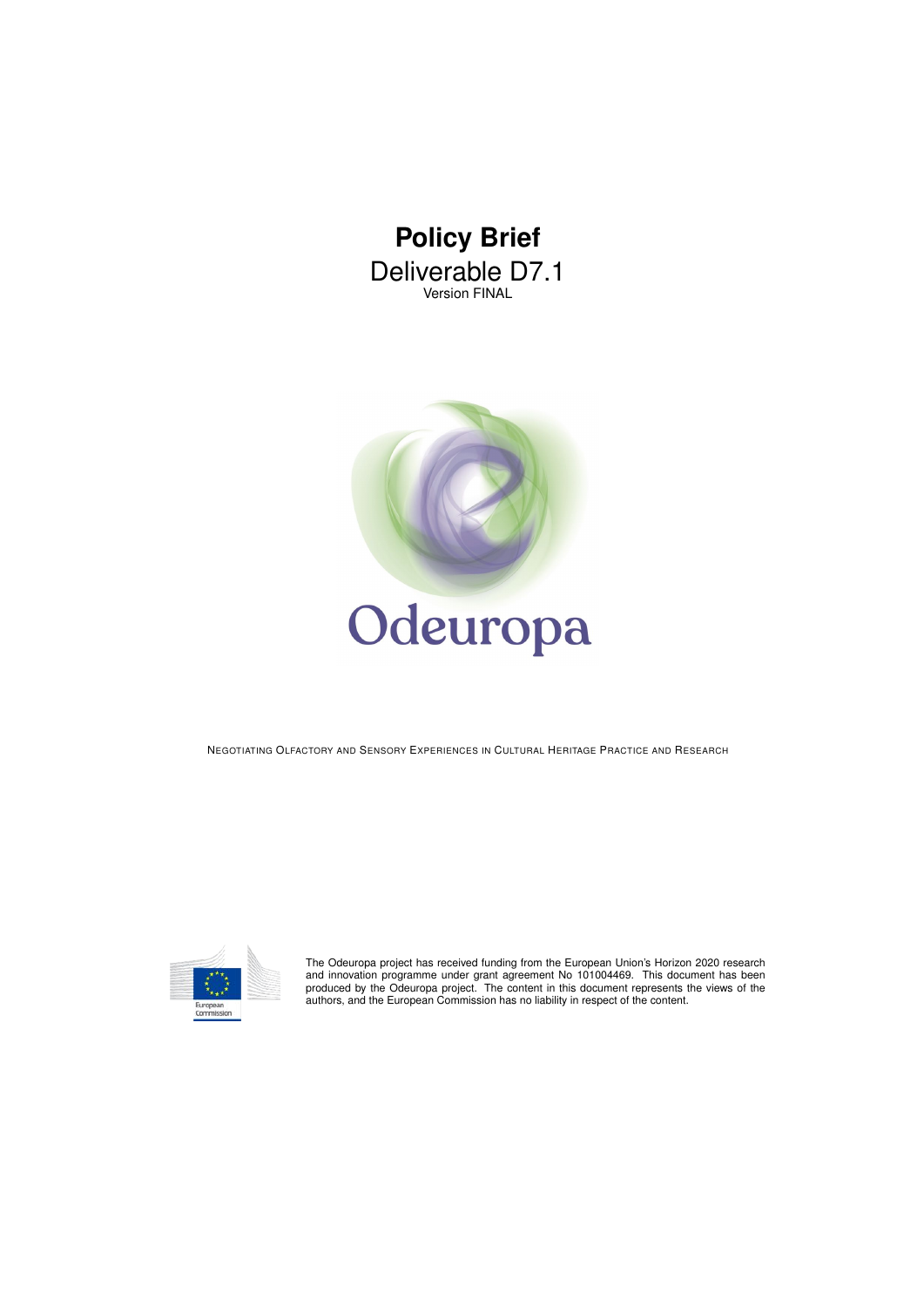| <b>Grant Agreement No.</b>                                                                                                  | 101004469                                   |  |  |  |
|-----------------------------------------------------------------------------------------------------------------------------|---------------------------------------------|--|--|--|
| <b>Project Acronym</b>                                                                                                      | <b>ODEUROPA</b>                             |  |  |  |
| <b>Project full title</b>                                                                                                   | Negotiating Olfactory and Sensory Experi-   |  |  |  |
|                                                                                                                             | ences in Cultural Heritage Practice and Re- |  |  |  |
|                                                                                                                             | search                                      |  |  |  |
| <b>Funding Scheme</b>                                                                                                       | H2020-SC6-TRANSFORMATIONS-2020              |  |  |  |
| <b>Project website</b>                                                                                                      | http://odeuropa.eu/                         |  |  |  |
|                                                                                                                             | Prof. Dr. Inger Leemans                     |  |  |  |
| <b>Project Coordinator</b>                                                                                                  | <b>KNAW Humanities Cluster</b>              |  |  |  |
|                                                                                                                             | Email: inger.leemans@huc.knaw.nl            |  |  |  |
| <b>Document Number</b>                                                                                                      | Deliverable D7.1                            |  |  |  |
| <b>Status &amp; version</b>                                                                                                 | <b>FINAL</b>                                |  |  |  |
| <b>Contractual date of delivery</b>                                                                                         | December 2021                               |  |  |  |
| Date of delivery                                                                                                            | December 2021                               |  |  |  |
| <b>Type</b>                                                                                                                 | Report                                      |  |  |  |
| <b>Security (distribution level)</b>                                                                                        | Public                                      |  |  |  |
| <b>Number of pages</b>                                                                                                      | $\overline{22}$                             |  |  |  |
| WP contributing to the deliverable                                                                                          | <b>WP7, WP6, WP4</b>                        |  |  |  |
| <b>WP responsible</b>                                                                                                       | WPT                                         |  |  |  |
| <b>EC Project Officer</b>                                                                                                   | Hinano Spreafico                            |  |  |  |
| Authors: Inger Leemans, <sup>1</sup> Cecilia Bembibre, <sup>2</sup> Sophie Elpers, <sup>1</sup> Dunja Mladenic <sup>3</sup> |                                             |  |  |  |
| <b>Internal reviewers:</b> Matija Strilc, <sup>2</sup> William Tullett, <sup>4</sup> Sofia Ehrich <sup>1</sup>              |                                             |  |  |  |
| Affiliations: (1) KNAW, (2) UCL, (3) JSI, (4) ARU                                                                           |                                             |  |  |  |
| Keywords: Policy Making, Olfactory Heritage, Cultural heritage Policy, Intangible Cultural Her-                             |                                             |  |  |  |
| itage, Digital Heritage, Patrimoine sensoriel                                                                               |                                             |  |  |  |
| Abstract: One of the objectives of the Odeuropa project is to develop policy recommendations                                |                                             |  |  |  |
| for European tangible and intangible cultural heritage brokers and policymakers to help identify,                           |                                             |  |  |  |
| preserve and safeguard our past and future olfactory heritage. To reach this objective, Odeuropa                            |                                             |  |  |  |
| is developing a fine-grained strategy: identifying stakeholders, researching state of the art and                           |                                             |  |  |  |
| possible opportunities for policy making, developing useful input for policy makers, and organizing                         |                                             |  |  |  |
| policy making events. In this policy brief, we describe our strategy framework and initial activities,                      |                                             |  |  |  |
| and we present the insights obtained on the basis of a first round of research.                                             |                                             |  |  |  |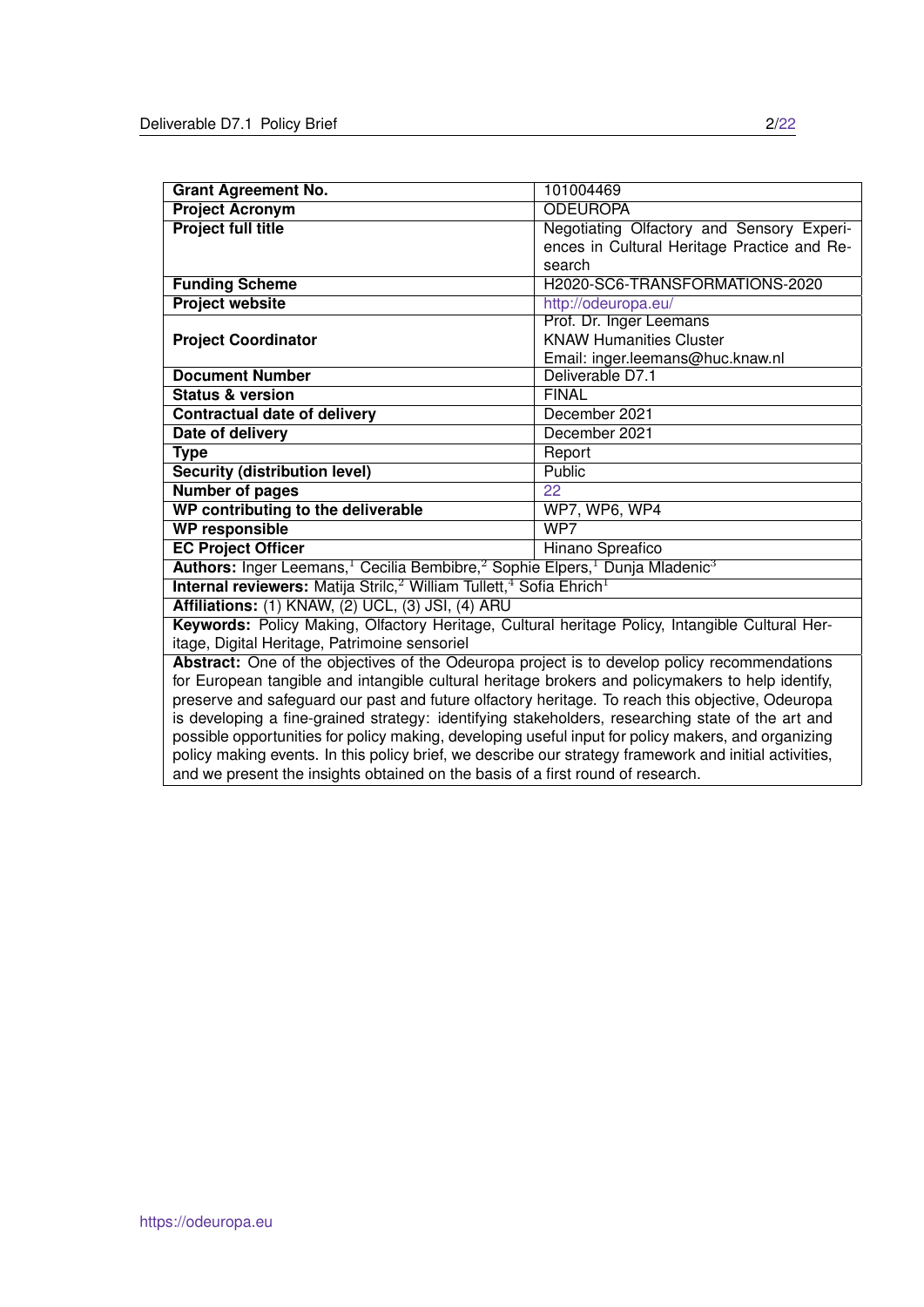# <span id="page-2-0"></span>**Table of Revisions**

| <b>Version</b> | Date             | Description and reason                         | By               | <b>Affected sections</b> |
|----------------|------------------|------------------------------------------------|------------------|--------------------------|
| 0.1            | 5 December 2021  | First draft                                    | IL, CB, DM, SEIp | all                      |
| 0.2            | 10 December 2021 | Review of first draft                          | MS, WT           | all                      |
| 0.3            | 12 December 2021 | Text adapted to comments                       | IL.              | all                      |
| 0.3            | 22 December 2021 | Minor revisions                                | IL, SEhr         | all                      |
| 0.4            | 26 December 2021 | Review by project manager                      | Marieke van Erp  | all                      |
| 0.5            | 28 December 2021 | Final revision                                 | IL               | all                      |
| 1.0            | 31 December 2021 | Final check and approval by project<br>manager | Marieke van Erp  | all                      |
| 1.1            | 26 April 2022    | Revision based on the reviewers com-<br>ments  | IL, CB, DM, SEIp | all                      |
| 1.1            | 1 May 2022       | Final check and approval by project<br>manager | Marieke van Erp  | all                      |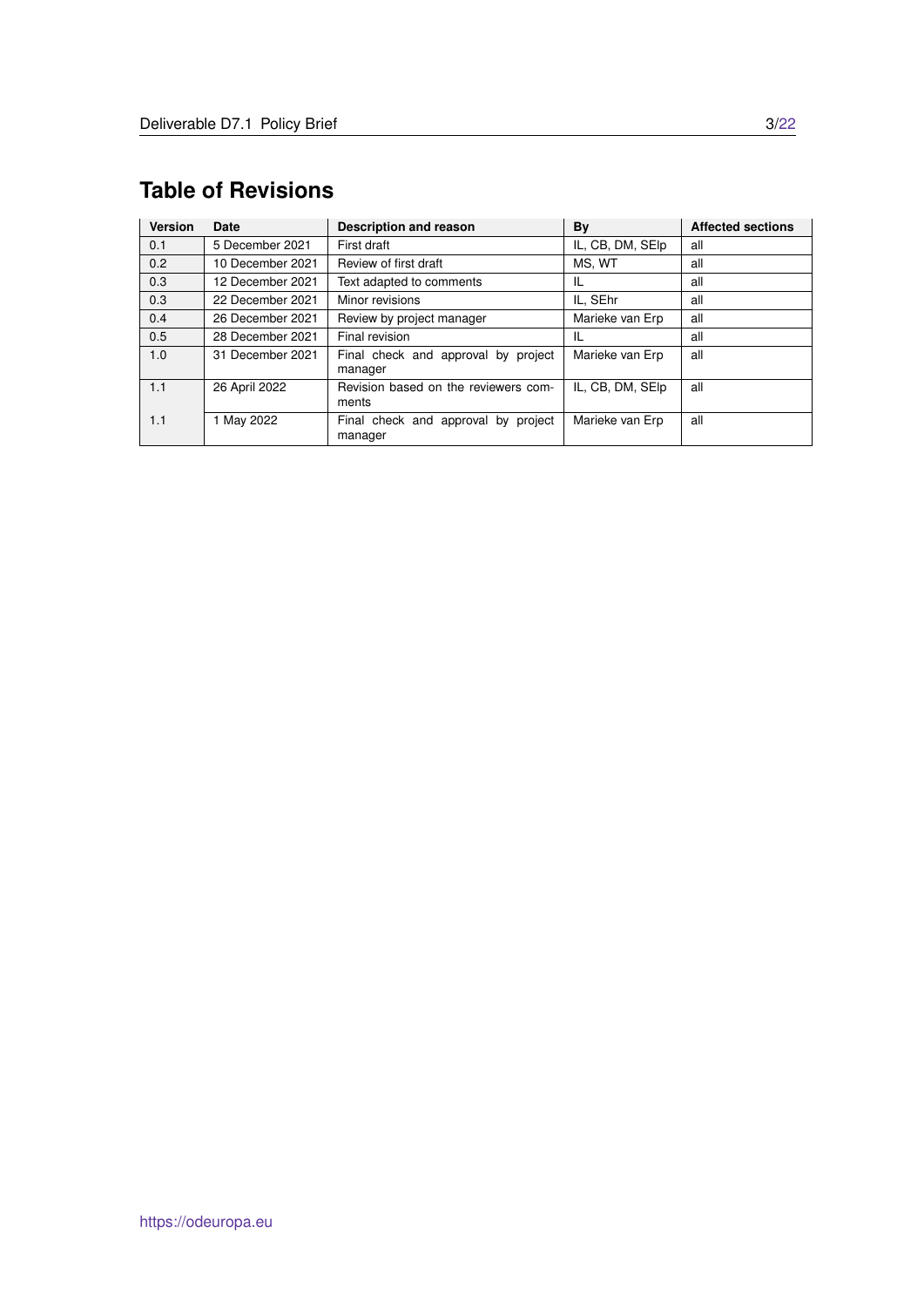## **Executive Summary**

One of the objectives of the Odeuropa project is to develop policy recommendations for European tangible and intangible cultural heritage brokers and policymakers to help identify, preserve and safeguard our past and future olfactory heritage. To reach this objective, Odeuropa is developing a fine-grained strategy: identifying stakeholders, researching state of the art and possible opportunities for policy making, developing useful input for policy makers, and organizing policy making events. In this policy brief, we describe our strategy framework and initial activities, and present the insights obtained on the basis of a first round of research. The outlined strategies are intended to result in the deliverable of a Olfactory Heritage Toolkit and Policy paper in the third year of the project (D7.5).

This document outlines the policy making strategy of the Odeuropa project (D7.1) This report should be read alongside the other policy related Odeuropa reports: the Communication Plan (D7.7), the Dissemination and Exploitation Plan (D7.8), and the Impact Activities Report (D7.2). **Aims and objectives**

- present and discuss a working definition for olfactory heritage as a concept;
- review past and current initiatives to safeguard smells of heritage value;
- identify relevant stakeholders for olfactory heritage policymaking;
- outline a plan of action for policymaking as part of the project activities

#### **Findings**

Three intersecting elements have been identified as pillars for a definition of the concept of olfactory heritage:

- 1. smells as objects with cultural significance (e.g. ambergris, oud, or historical perfumes);
- 2. smells as attributes of historic objects and spaces that carry valuable information about the objects, spaces, and the past and are therefore worthy of study and protection (e.g. smell of sniff, pomanders, historical libraries, factories, battlefields);
- 3. smells associated with cultural practices significant for a certain community (e.g. incense burning in churches, or the use of the nose in certain crafts).

A review of past and current initiatives to safeguard smells of heritage value reveals there have been (some) policy, legal, community-led and academic approaches to the task. The Odeuropa project can build its policy framework on these initiatives, also monitoring further progress in the coming years.

A total of 50 policy stakeholders - organisations for olfactory heritage have been identified as listed in Table [1.](#page-4-0)

Finally, a 3-year action plan for policymaking has been developed as follows.

- Year 1 (2021) focused on (a) Concept formation / research (establishing state of the art) and (b) Strategy development.
- Year 2 (2022) focuses on (a) Finalising research and strategy development; (b) Development Olfactory Heritage Toolkit (OHT); and (c) Start Strategic Policy Making, targeting different stakeholder groups.
- Year 3 (2023) focused on (a) Finalising OHT; and (b) Strategic Policy Making, workshops

Details of this strategy and key targets are presented in Table [2](#page-5-0) including achieved targets for Year 1.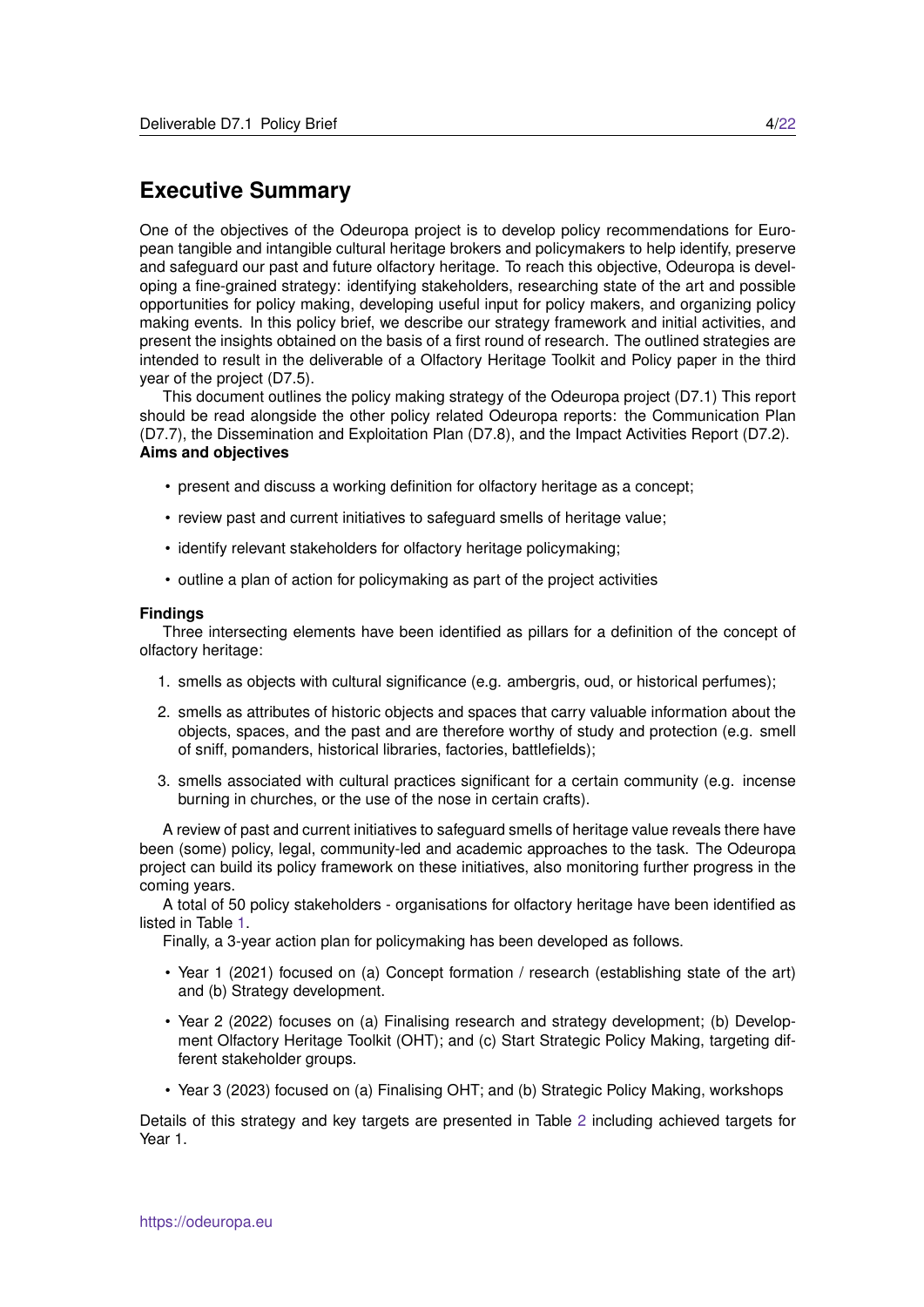| Policy body type                                             | <b>Scope</b> | No             | <b>Policy bodies targeted</b>                         |
|--------------------------------------------------------------|--------------|----------------|-------------------------------------------------------|
| <b>Cultural Heritage</b>                                     | National     | 4              | Slovenian National Commission UN-                     |
|                                                              |              |                | ESCO,                                                 |
| Organizations / Platforms                                    |              |                | RCE, Centre des Monuments Na-<br>tionaux,             |
|                                                              |              |                | <b>Flanders Heritage Agency</b>                       |
|                                                              |              |                |                                                       |
|                                                              | <b>EU</b>    | $\overline{7}$ | NEMO, E-RIHS, ECCO, Europa Nos-                       |
|                                                              |              |                | tra.                                                  |
|                                                              |              |                | Heritage Research Hub, SITEM,<br><b>DASA Dortmund</b> |
|                                                              |              |                |                                                       |
|                                                              | Global       | 6              | ICCROM, IIC, ICOMOS,                                  |
|                                                              |              |                | IUCN, ICOM, ICOM-CC                                   |
| <b>Digital Cultural Heritage</b>                             | National     | $\overline{3}$ | National and University Library Slove-                |
| Collections / Platforms                                      |              |                | nia,                                                  |
|                                                              |              |                | CIRDOC, Cultuurlink                                   |
|                                                              | <b>EU</b>    | 3              | Europeana, DARIAH, Interreg Europe                    |
|                                                              |              |                |                                                       |
|                                                              | Global       | 2              | IRCAI, Iconclass                                      |
| Intangible Cultural Heritage                                 | Local        | 4              | du Patrimoine<br>Inventaire<br>pour<br>la<br>Région   |
| Organizations / Platforms                                    |              |                | Bretagne, PETR Pays Vallée du Loir,                   |
|                                                              |              |                | BICHRC, Service Patrimoine<br>Nor-                    |
|                                                              |              |                | mandie                                                |
|                                                              | National     |                |                                                       |
|                                                              |              | 3              | DICH, WIE<br>DGP - Direction Générale des Patri-      |
|                                                              |              |                | moines                                                |
|                                                              |              |                |                                                       |
|                                                              | <b>EU</b>    | 2              | SIEF, IMP                                             |
|                                                              | Global       | $\mathbf{2}$   | ICH UNESCO, ICH-NGO                                   |
| Government                                                   | Local        | $\overline{2}$ | Hures-La-Parade (Lozère),                             |
|                                                              |              |                | <b>Estonian National Agency</b>                       |
| Perfume Archives /                                           | National     | $\overline{2}$ | Osmothèque, Grasse,                                   |
| Museums                                                      |              |                | Library of Smells Poland                              |
|                                                              | Global       | 1              | <b>Nez</b>                                            |
| (Inter)national research councils<br>and Science Foundations | National     | $\overline{3}$ | American Historical Association,<br>AHRC, NWO         |
|                                                              |              |                |                                                       |
|                                                              | EU           | 7              | JPI-CH, Marie Skłodowska-Curie Ac-                    |
|                                                              |              |                | tions,                                                |
|                                                              |              |                | EU DATATHON, Creative Europe, IN-<br>DICES,           |
|                                                              |              |                | HERA, Horizon Europe                                  |

<span id="page-4-0"></span>Table 1: **Policy stakeholder organisations for olfactory heritage.** \*This table only integrates general policy bodies; individual GLAMs and entrepreneurs are targeted through the Communication, Dissemination, Exploitation Plans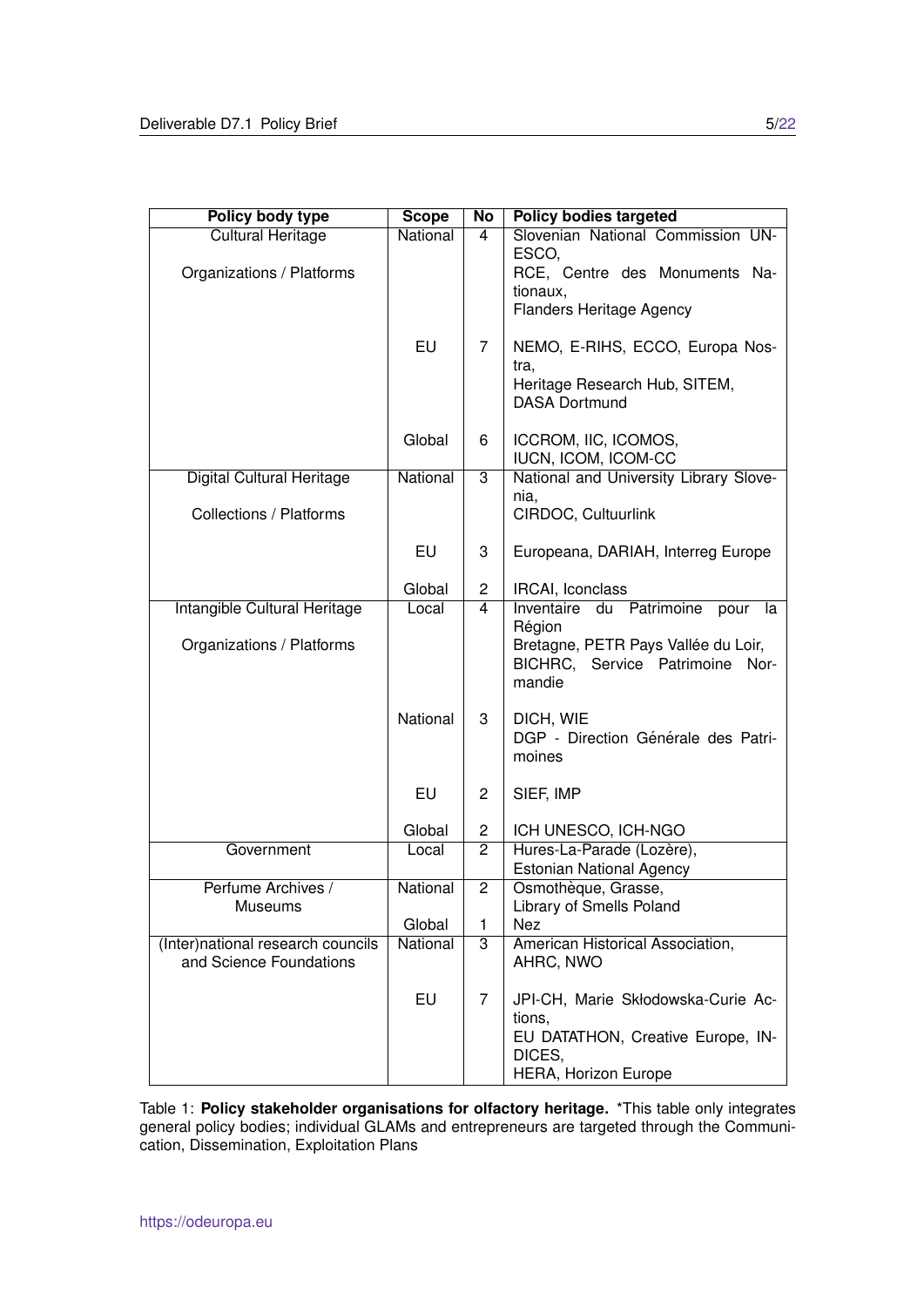<span id="page-5-0"></span>

| <b>Communication</b>         |                 | Reached organization in Y1 and Strategy                                 | <b>Target</b><br>Y2/Y3 |
|------------------------------|-----------------|-------------------------------------------------------------------------|------------------------|
| <b>General Communication</b> | $\overline{25}$ | Estimation is that at least 50% of the policy                           | 50                     |
|                              |                 | bodies                                                                  |                        |
|                              |                 | learned about olfactory heritage through<br>Odeuropa's                  |                        |
|                              |                 | general communication                                                   |                        |
| Organization                 | 10              | In Y1 168 members joined the Odeuropa net-                              | 30                     |
|                              |                 | work. Amongst                                                           |                        |
| Membership                   |                 | GLAM professionals, olfactory artists and<br>sensory studies            |                        |
| of Odeuropa                  |                 | researchers, also 10 Cultural/Olfactory Her-<br>itage bodies            |                        |
| Network / Newsletters        |                 | joined (Olfactory Art Keller, Nez, Wellcome                             |                        |
|                              |                 | Trust, Spanish<br>National Research Council (CSIC), Centre for          |                        |
|                              |                 | Human and Social                                                        |                        |
|                              |                 | Sciences (CCHS), Spanish National Re-                                   |                        |
|                              |                 | search Council (CSIC),                                                  |                        |
|                              |                 | Institut für Museumsforschung, Estonian Na-<br>tional Agency,           |                        |
|                              |                 | Seppia Cultura)                                                         |                        |
| Odeuropa Board               | 8               | JPI-CH, Dutch National Cultural Heritage                                | $\overline{10}$        |
|                              |                 | Board (RCE), E-RIHS,                                                    |                        |
| Membership of                |                 | ICCROM, DICH, Intangible Cultural Heritage<br>&                         |                        |
| Organizations                |                 | Museums Project' (IMP), SIEF International                              |                        |
|                              |                 | Society for                                                             |                        |
|                              |                 | Ethnology and Folklore, UNESCO Interna-<br>tional Research              |                        |
|                              |                 | Center on AI (IRCAI)                                                    |                        |
| Presentations for heritage   | $\overline{2}$  | <b>SITEM, DASA</b>                                                      | 6                      |
| policy organizations         |                 |                                                                         |                        |
| Odeuropa workshops for       | 4               | workshops organized<br>by<br>Odeuropa,<br>2                             | $\overline{4}$         |
| heritage professionals       |                 | reached at least 24 & 25<br>GLAMs and 4 heritage policy organizations / |                        |
|                              |                 | perfume archives                                                        |                        |
|                              |                 | (Nez, IAO, Osmothèque, Centre des Monu-                                 |                        |
|                              |                 | ments Nationaux)                                                        |                        |
| <b>Personal visits</b>       | 17              | Slovenian National Commission for UN-<br>ESCO, Osmothèque, Nez,         | 25                     |
| online meetings              |                 | JPI-CH, E-RIHS, RCE, Centre des Monu-                                   |                        |
|                              |                 | ments Nationaux, IRCAI,                                                 |                        |
| interviews                   |                 | Library of Smells<br>Europeana,<br>Poland,                              |                        |
|                              |                 | Grasse, Inventaire du<br>Patrimoine pour la Région Bretagne, CIR-       |                        |
|                              |                 | DOC, DGP - Direction                                                    |                        |
|                              |                 | Générale des Patrimoines, PETR Pays Vallée                              |                        |
|                              |                 | du Loir,                                                                |                        |
|                              |                 | Hures-La-Parade (Lozère), Service Patri-<br>moine Normandie             |                        |
| Co-creation                  | 3               | DICH, NUK, American Historical Association                              | 20                     |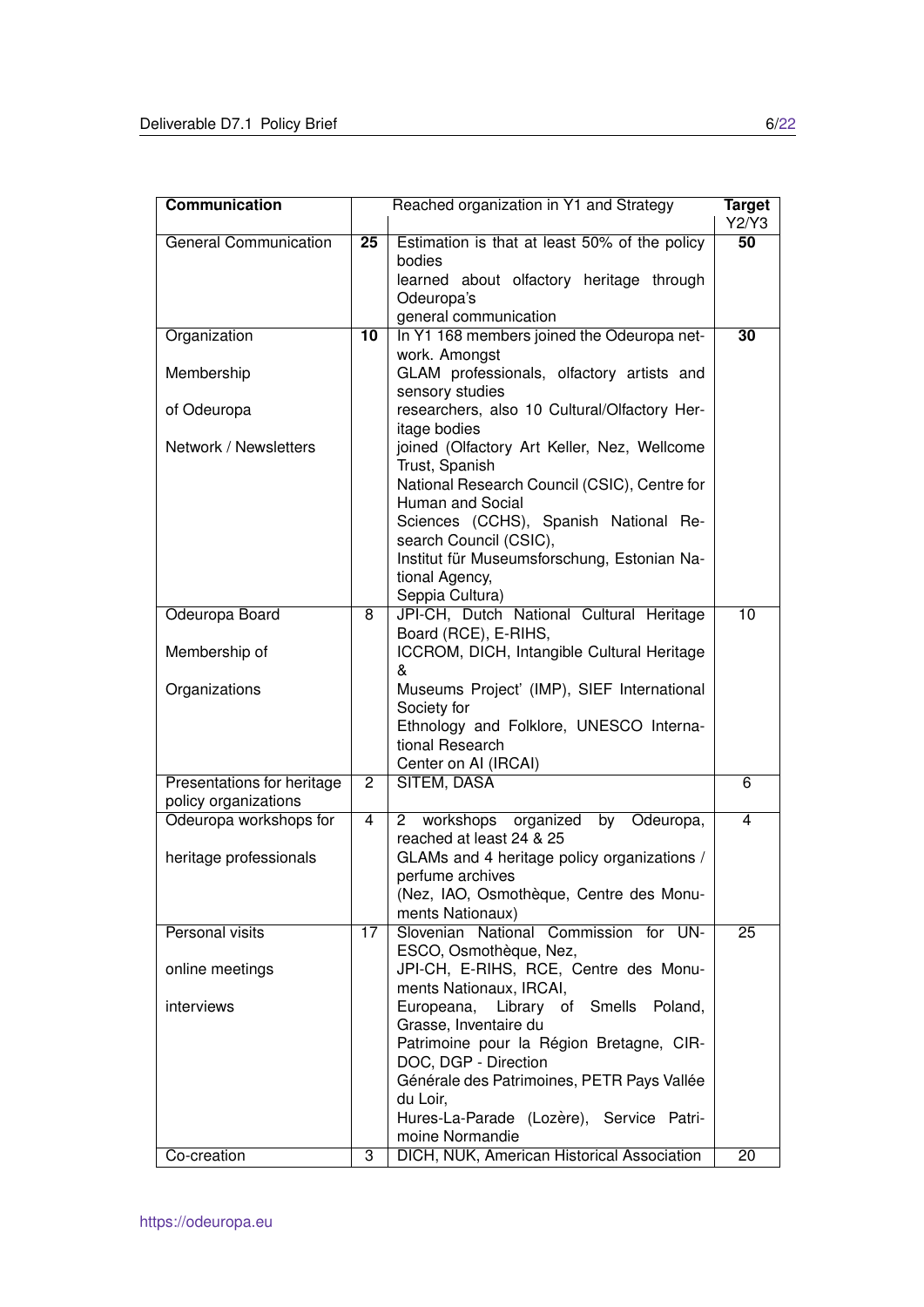| Implementation                  |                 |                         |                |
|---------------------------------|-----------------|-------------------------|----------------|
| Implementation of Olfac-        | 1               | Iconclass (in progress) | $\overline{2}$ |
| tory                            |                 |                         |                |
| heritage classes in             |                 |                         |                |
| Websites, Ontologies,           |                 |                         |                |
| Lexica                          |                 |                         |                |
| Integration of Olfactory        | $\overline{2}$  | JPI-CH, DICH            | 10             |
| Sensory Heritage in             |                 |                         |                |
| Calls,                          |                 |                         |                |
| Platforms,                      |                 |                         |                |
| <b>Policy Communication</b>     |                 |                         |                |
| <b>Overview</b>                 |                 |                         |                |
| <b>Identified Policy Making</b> | $\overline{30}$ |                         |                |
| Organizations at start          |                 |                         |                |
| of project                      |                 |                         |                |
| <b>Targeted Policy</b>          | 10              |                         |                |
| <b>Making Organizations</b>     |                 |                         |                |
| for Y1 at start                 |                 |                         |                |
| of the project                  |                 |                         |                |
| <b>Total of identified</b>      | 60              |                         |                |
| Policy Making                   |                 |                         |                |
| Organization                    |                 |                         |                |
| (at end of Y1)                  |                 |                         |                |
| <b>Total of Policy</b>          | 44              |                         |                |
| <b>Making Organizations</b>     |                 |                         |                |
| reached in Y1                   |                 |                         |                |

Table 2: **Policy actions planner for olfactory heritage.**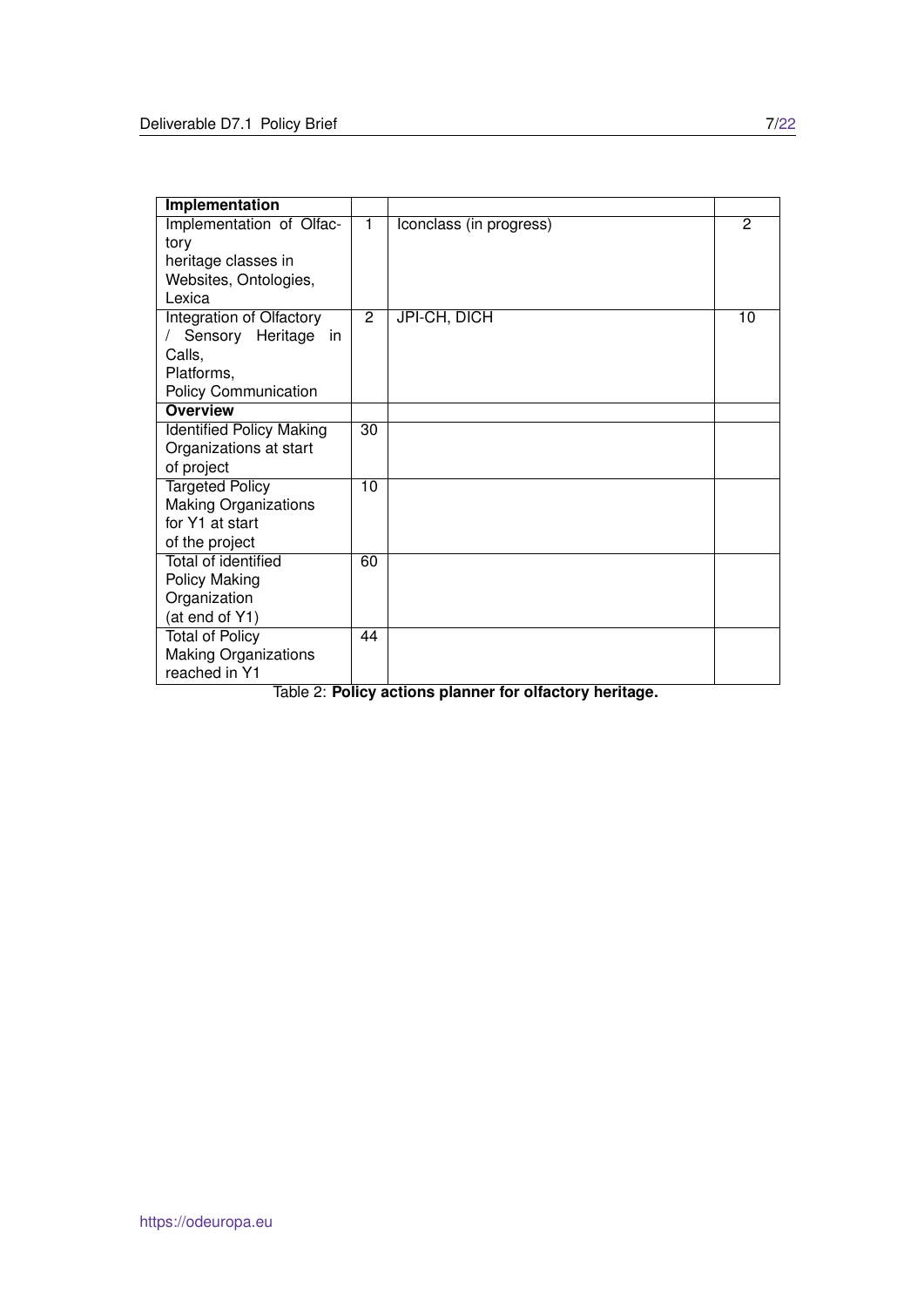# **Contents**

|                | <b>Table of Revisions</b>                                                                | 3                     |
|----------------|------------------------------------------------------------------------------------------|-----------------------|
| 1              | <b>Introduction</b>                                                                      | 9                     |
|                | 2 What is olfactory heritage and why should it be safeguarded?                           | 9                     |
|                | 3 What has been done so far for the recognition and protection of olfactory heritage? 11 |                       |
|                | 4 Who are the stakeholders for olfactory heritage?                                       | 12                    |
|                | 5 What are the actions Odeuropa aims to undertake?                                       | 13<br>13              |
|                | 6 What has been achieved in the first year of the project?<br>6.1<br>6.4                 | 14<br>14<br>-14<br>19 |
| 7 <sup>7</sup> | <b>Conclusion</b>                                                                        | 20                    |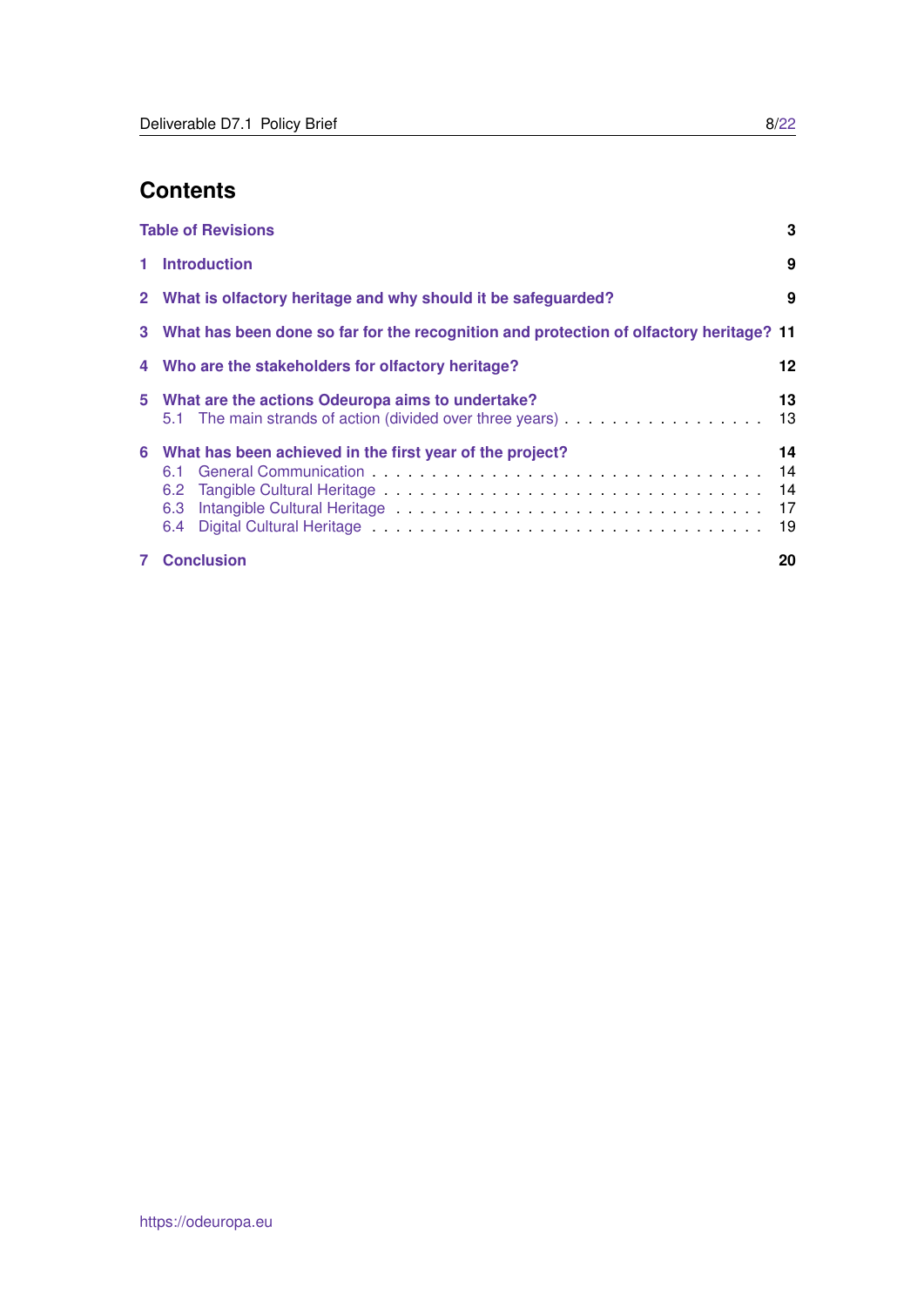

<span id="page-8-2"></span>Figure 1: 'Le "patrimoine sensoriel" des campagnes enfin reconnu par la loi', Positivir 3 Feb. 2020

## <span id="page-8-0"></span>**1 Introduction**

What is olfactory heritage and how can we safeguard it? Why would we? One of the objectives of the Odeuropa project is to develop policy recommendations for European tangible and intangible cultural heritage brokers and policymakers to help identify, preserve and safeguard our past and future olfactory heritage. How can we help to recognise and promote Europe's olfactory heritage, to preserve its tangible elements, and safeguard its intangible practices? To reach this objective, Odeuropa is developing a fine-grained strategy: identifying stakeholders, researching state of the art and possible opportunities for policy making, doing research, developing useful input for policy makers, and organizing policy making events. In this policy brief, we describe our strategy framework and initial activities, and we present our insights obtained on the basis of a first round of research.

# <span id="page-8-1"></span>**2 What is olfactory heritage and why should it be safeguarded?**

Olfactory heritage is a fairly new concept, a "concept under construction" one could say. The term is so new that google N-grams (which covers data up to 2019) does not spot it. "Patrimoine sensoriel / heritage olfactive" are also hardly used. In 2021 we can see some searches on smell heritage. As is illustrated by the Google Trends graph in Figure [2,](#page-9-0) if we are to compare olfactory heritage to some similar concepts, it seems that smell heritage and taste heritage attract similar attention. More popular are the more general related concepts: tangible heritage, digital heritage and intangible heritage. It is interesting to observe that in Google searches on the Web in 2021, intangible heritage consistently attracts more attention than tangible heritage, while on average over the last year tangible heritage and digital heritage attracted almost the same interest.

Although olfactory heritage is a fairly new, and not yet recognized concept, it has started to gain some notoriety in the last years. In the fields of (art) history and museology, scholars have started to research the role of smell in artistic practices; here, sometimes the concept of olfactory heritage is put forward [\[Verbeek, 2016\]](#page-21-1). Although research into the history of the senses has been booming since the 1990s (see the 700 title [PastScent bibliography](https://odeuropa.eu/pastscent-bibliography/) the Odeuropa consor-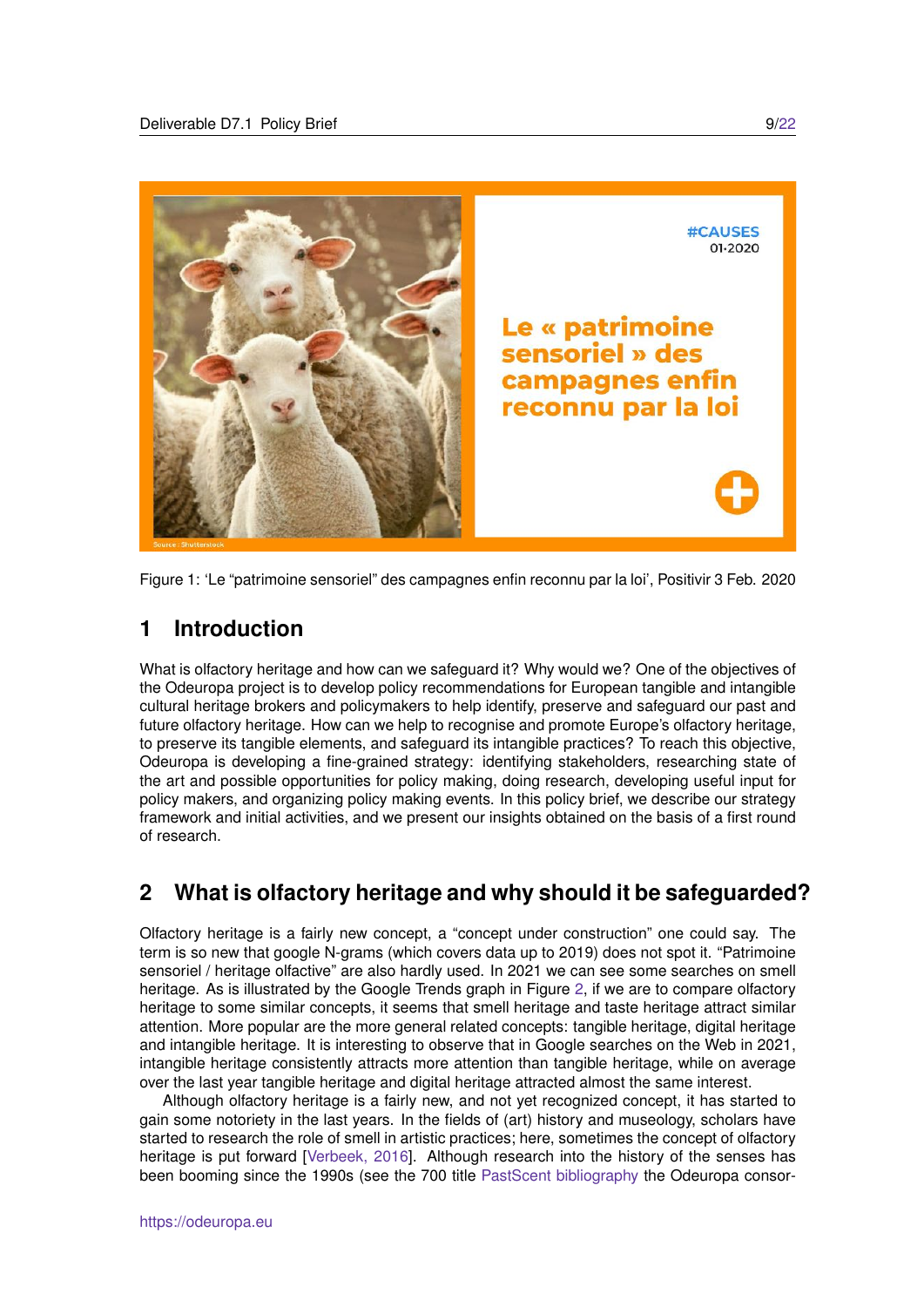

<span id="page-9-0"></span>Figure 2: Google trend results for smell heritage and related terms

tium collected for D5.1), it is quite rare to use the concept "olfactory heritage" in this domain. In the domain of heritage science, specifically at the UCL Institute of Sustainable Heritage research and the [Smell of Heritage](http://www.smellofheritage.org/) project, olfactory heritage is both conceptualized and investigated, e.g. with the identification and conservation of the smell of old books and libraries [\[Bembibre and](#page-20-0) Strlič, 2017]. This research is grounded in research into emissions of VOCs from heritage objects and conservation concerns (e.g. in the [PaperVOC project](http://www.science4heritage.org/papervoc/) [MatijaStrlič et al., 2009]. Furthermore, scholars have started to research fragrant spaces and urban and rural smellscapes as olfac-tory heritage [\[Boswell, 2008,](#page-20-1) Davis and Thys-Senocak, 2017, [Xiao et al., 2021\]](#page-21-3). In the French language domains "patrimoine olfactif", "heritage olfactif" have mostly been used in the context of the rich tradition of perfume making. Recent studies have started to expand the concept to the domain of cultural anthropology and history [\[Candau, 2016a,](#page-20-3) [Peraldi-Mittelette and Gelard,](#page-21-4) ´ [2019\]](#page-21-4). The first Wikipedia page for [Olfactory Heritage](https://en.wikipedia.org/wiki/Olfactory_heritage) was constructed in 2020, through input of the Smell of heritage project. However, the first Wikipedia page defined the term specifically from the context of material cultural heritage and heritage science. Since 2021, the page is regularly updated to incorporate, for instance, also the intangible aspects of olfactory heritage. The UCL Institute of Sustainable Heritage now also hosts a designated Olfactory Heritage research group.

Odeuropa is the first EU funded project on olfactory heritage. One of the tasks of the policy making team of Odeuropa is to **provide a concept description for Olfactory Heritage**. We start with a definition that incorporates three different aspects of olfactory heritage:

- 1. **smells as objects** with cultural significance (e.g. ambergris, oud, or historical perfumes);
- 2. **smells as attributes of historic objects and spaces** that carry valuable information about the objects, spaces, and the past and are therefore worthy of study and protection (e.g. smell of sniff, pomanders, historical libraries, factories, battlefields);
- 3. **smells associated with cultural practices significant for a certain community** (e.g. incense burning in churches, or the use of the nose in certain crafts);

These aspects intersect: smell scapes will be culturally significant when they have been part of cultural practices [\[Fraigneau, 2020\]](#page-20-4). The spice bazaar of Istanbul has been described as a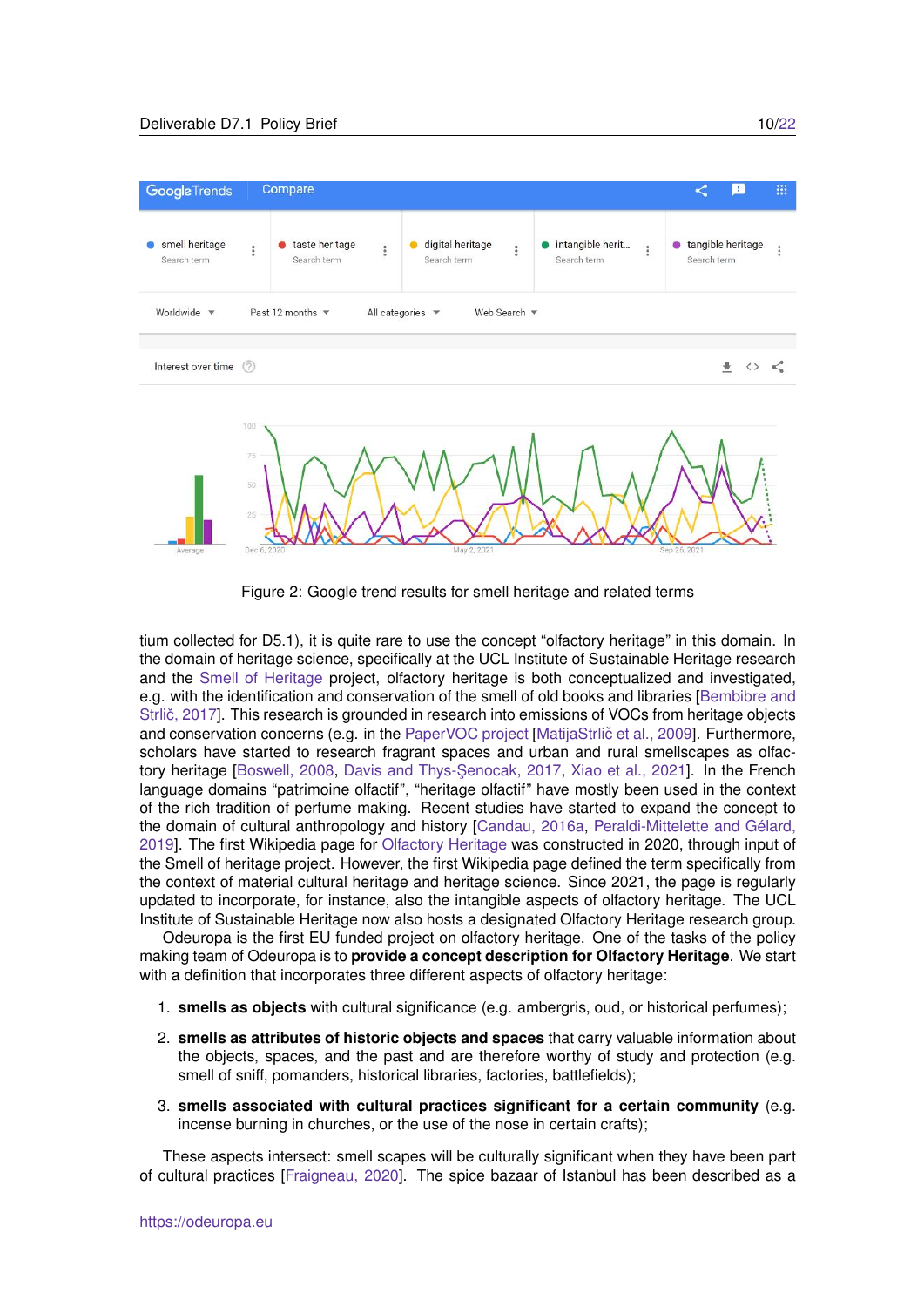fragrant space, "to raise awareness about how scent constitutes an important component of the heritage of place" [Davis and Thys-Senocak, 2017]. The significance of the space is analysed by mapping the cultural practices and values connected to it. Although olfaction is an essential element of cultural heritage, smells are **not yet fully and formally recognized** as such. There are many factors influencing this oversight:

- European cultures have a long history of undervaluing the sense of smell, especially since the nineteenth century onwards. We are not accustomed to "think with our noses" [Le Guérer, [2002,](#page-21-5) [Classen et al., 2002\]](#page-20-5);
- Only when fragrant places (e.g. flower gardens, cattle markets, farms, the smell of bakeries in the morning, a certain perfume taken out of the market) are lost or become contested do people realise their significance [Davis and Thys-Senocak, 2017];
- Most heritage engagement is proposed from a visual point of view; GLAMs (Galleries, Libraries, Archives, and Museums) have often viewed smells as disturbances in the visitor experience [\[Classen, 2017,](#page-20-6) [Drobnick, 2014\]](#page-20-7);
- We lack vocabularies and ontologies to help identify, describe, and catalogue the olfactory in heritage context [\[Lisena et al., 2021\]](#page-21-6);
- (intangible) heritage brokers lack the tools to sensitise heritage communities to recognise the role of scents and smelling in heritage practices [\[Elpers et al., 2022\]](#page-20-8). (In)tangible cultural heritage inventories and digital platforms (e.g. 'PCI LAB' in France, or UNESCO's 'Dive Into Heritage') have a blind eye for olfaction [\[Duijvenvoorde, 2021\]](#page-20-9);
- There is a lack of research into olfactory heritage, which is partly due to the complexity of the topic [Gélard, 2016], but also to the fact that (inter)national research councils have little eye for sensory heritage in their funding schemes;
- Smells related to heritage object collections are mostly seen as a source of conservation risk and in need of removing [Bembibre and Strlič, 2017].

This lack of acknowledgement of olfactory heritage and models for its identification are a missed opportunity. As we aim to show in the Odeuropa project, olfaction can offer an excellent means to support Europe's cultural heritage, its preservation and its safeguarding. Olfactory heritage moves beyond the established canon of art works, objects, texts and people, tapping right into daily life experiences across regions and time periods, blurring the boundaries between nature and culture, between human and non-human animals. The aim of the Odeuropa project is to change this overall disregard for olfactory heritage, and help policy makers, heritage brokers and practitioners to identify its value.

## <span id="page-10-0"></span>**3 What has been done so far for the recognition and protection of olfactory heritage?**

Although olfactory heritage is not yet internationally recognised, and although there are currently no international guidelines for the recognition and protection of olfactory heritage, over the last decade, we can observe some promising developments in this direction:

• In 2001, the Ministry of the Environment in Japan had compiled a list of the country's 100 most 'fragrant' and 'aromatic' places, which until this year, was the closest any country had come to value and protect olfactory heritage. A panel of 8 judges examined more than 600 entries, including both cultural and natural heritage sites, with the ultimate goal in mind to "raise the awareness of people [about the value of pleasant smells] at the local level and lead to a rediscovery of fragrant areas and their preservation" [\[JapanTimes, 2001\]](#page-21-7). Among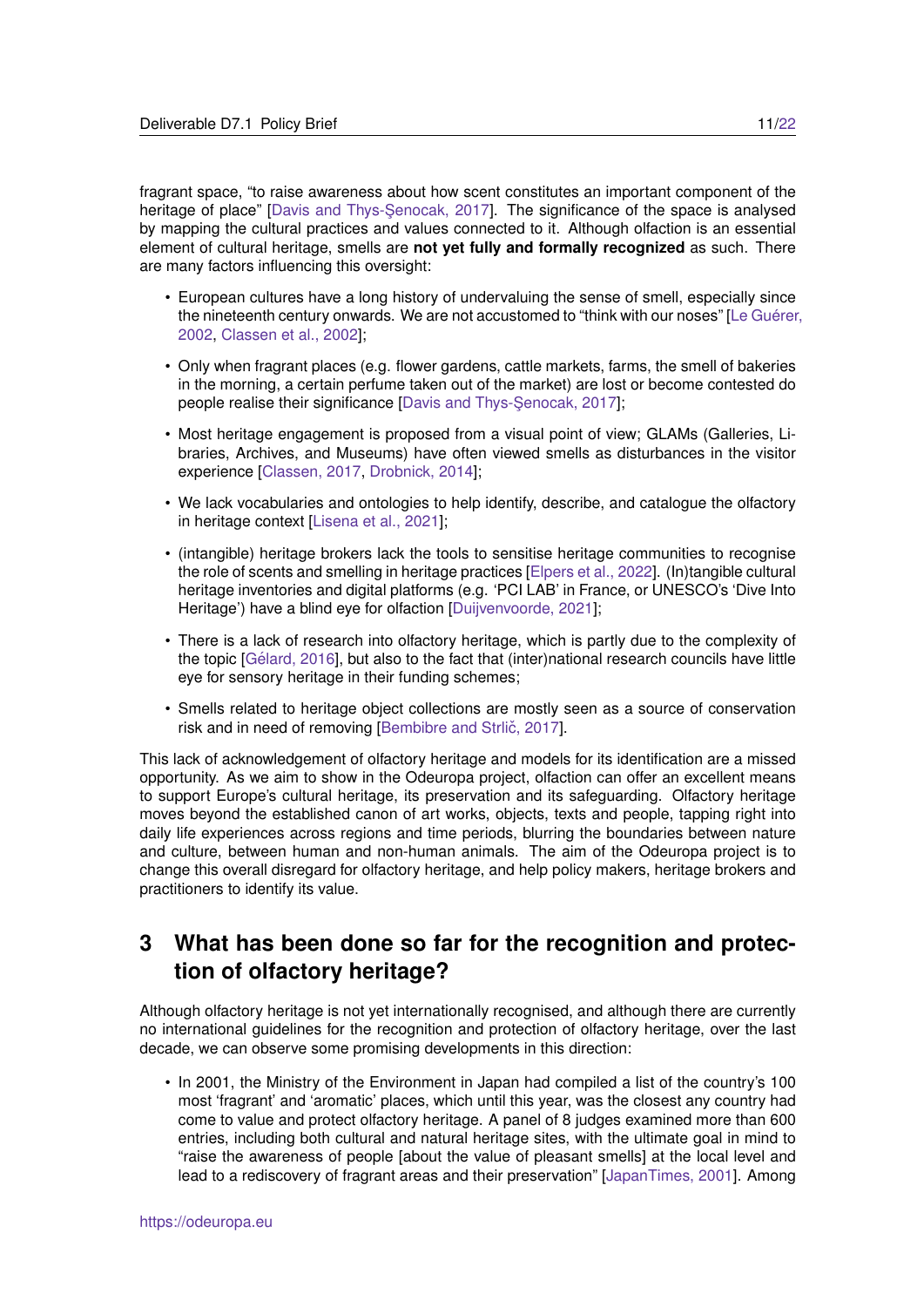the selection there are natural scents such as flowers, trees, sea breeze, hot springs, fruits such as mandarin oranges, kabos and apples, as well as traditional crafts such as glue, ink, incense, tea, salted seaweed and local special products [\[JapanMinistryofEnvironment,](#page-21-8) [2001\]](#page-21-8).

- In the Burra Charter (originally created in 1979, and adopted in 2013 by ICOMOS in the Charter for Places of Cultural Significance) sensory aspects are included in the heritage guidelines: 'the smells and sounds associated with the place and its use' are understood to contribute to cultural significance. They should be considered when defining the character of a historic area because they can affect our experience of places. [\[BurraCharter, 2000\]](#page-20-11)
- In 2018, UNESCO recognised the first inscription of olfactory heritage by adding the skills related to perfume making in Pays de Grasse to the list of Intangible Cultural Heritage (ICH). The skills cover three different aspects: "the cultivation of perfume plants; the knowledge and processing of natural raw materials; and the art of perfume composition". [\[Candau,](#page-20-12) [2016b\]](#page-20-12)
- In 2021, the City of Melbourne recognised as a "site of local significance" the former Kraft Vegemite factory in Fishermans Bend, in part because of the "distinctive odour" of the iconic Australian food which was produced there since the 1920s. National Trust (Victoria) lobbied for the inclusion, noting that, "Our campaign for the smell to be recognised is about acknowledging that the significance of this place goes beyond the bricks and mortar of the factory building." [\[Touma, 2021\]](#page-21-9) In different places, grassroots projects are set up to protect industrial heritage, partly through the olfactory value of the buildings [\[Skrede and Andersen,](#page-21-10) [2021\]](#page-21-10) [\[Otero-Pailos, 2008\]](#page-21-11)
- In 2021 the French Code de l'Environnement aiming to define and protect the cultural heritage of the countryside, added the words 'les sons et les odeurs qui les caractérisent' (defining sounds and smells) as part of the 'patrimoine commun de la nation' (Figure [1\)](#page-8-2). The legislation is the first to not only inscribe the notion of sensory heritage into the law, but also to define sensory heritage as an inextricable part of a nation's shared heritage, and to provide some (albeit very broad) guidelines for the operationalisation of the defining and protecting of the countryside's sensory heritage [\[Fraigneau, 2020,](#page-20-4) [Duijvenvoorde, 2021\]](#page-20-9).
- Environmental standards in collections [\[Grzywacz, 2006,](#page-20-13) Tétreault, 2021] provide guidelines on how to deal with volatile organic compounds (VOCs). There is also a Health and Safety standard (HSE, 1999) that specifies a maximum concentration of VOCs in a working environment/exposure for 8 hrs. These provide an operative framework.

The Odeuropa project can build its policy framework on these initiatives, also monitoring further progress in the coming years.

## <span id="page-11-0"></span>**4 Who are the stakeholders for olfactory heritage?**

To reach our objectives, we first have to identify the stakeholders relevant to policy making. This poses a challenge since, as we explained above (paragraph 2), olfactory heritage cross-sects through different heritage domains. So far, we have identified three major domains:

- Tangible Cultural Heritage
- Intangible Cultural Heritage
- Digital Cultural Heritage

These heritage domains come with their specific stakeholder groups: GLAM professionals and international GLAM organizations, (inter)national cultural heritage agencies, conservation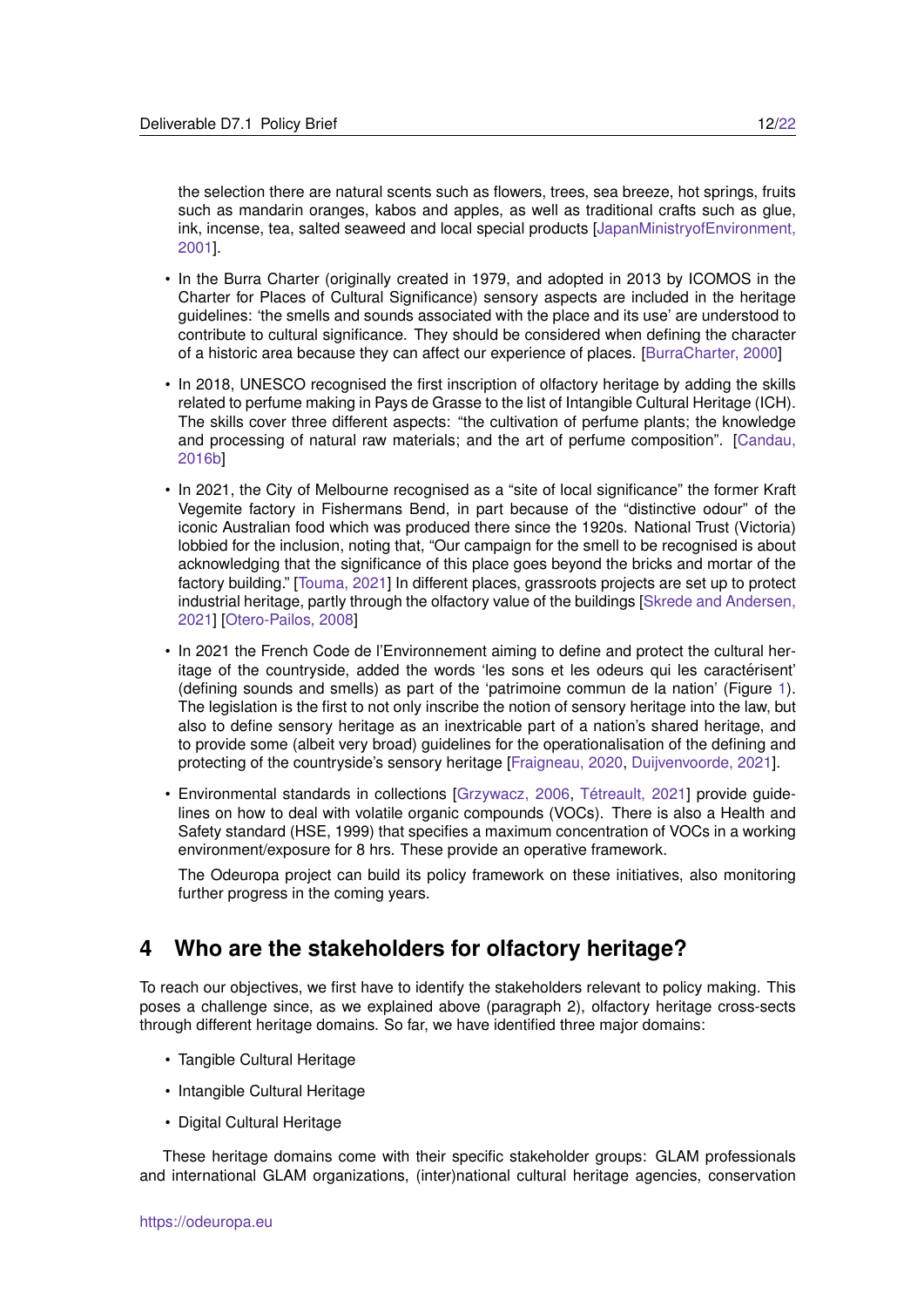and heritage science communities, intangible heritage practitioners and platforms. For olfactory heritage specifically stakeholder groups such as perfume (and odor) archives and industries, and health and safety regulation bodies are also important.

We have developed a Stakeholder spreadsheet where we are recording different stakeholders for these groups, listing the different strategies and tasks to target these communities, and the Odeuropa partners responsible for these tasks. As olfactory heritage is not a devolved issue in Europe, we will also engage policymakers at national level. Furthermore, we are developing strategies to bridge the gap between the different domains. How can we for example help museum conservators to engage with intangible heritage practices around sensory heritage? How can we bring tangible and intangible heritage bodies together, and help them to intersect different paradigms and different ideas about how to safeguard heritage?

## <span id="page-12-0"></span>**5 What are the actions Odeuropa aims to undertake?**

### <span id="page-12-1"></span>**5.1 The main strands of action (divided over three years)**

#### **Year 1:**

- a. Research (establishing state of the art);
- b. Strategy development.

#### **Year 2:**

- a. Finalize research and strategy development;
- b. Development Olfactory Heritage Toolkit (OHT);
- c. Start Strategic Policy Making, targeting different stakeholder groups.

#### **Year 3:**

- a. Finalize OHT;
- b. Strategic Policy Making, workshops.

#### **The research strand focuses on providing:**

- 1. a state of the art on the concept of olfactory heritage;
- 2. a state of the art on EU, national policies around sensory heritage, patrimoine sensoriel, and;
- 3. a pilot study (ethnological research) on the significance of scent in current intangible cultural heritage practices (a bottom-up approach to capture olfaction as part of living heritage).

This research will partly be conducted through internships, supervised by KNAW. The research will inform the strategy development (setting specific goals for the stakeholders) and will provide input for the main deliverable of this action: the Olfactory Heritage Toolkit (OHT). The OHT is a toolbox with future-oriented recommendations and methodologies for sensory heritage policies and practices, including:

- A report with a description of the concept of Olfactory Heritage, explaining the significance of scent in current intangible cultural heritage practices, and the significance of Olfactory Heritage for cultural heritage professionals and practitioners;
- A report with a description of the concept of Olfactory Heritage, explaining the significance of scent in current intangible cultural heritage practices, and the significance of Olfactory Heritage for cultural heritage professionals and practitioners;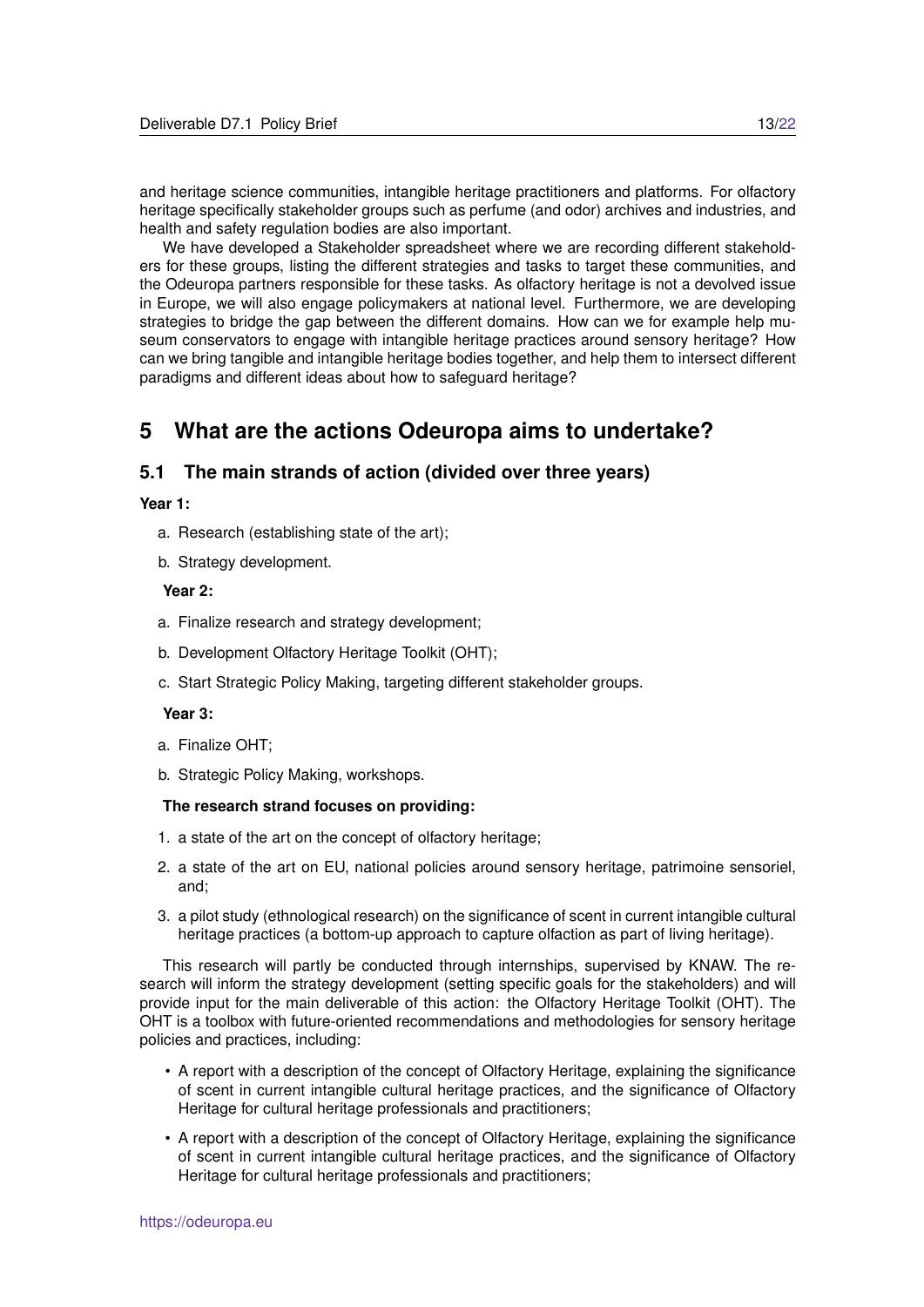- The Odeuropa Strategy for Olfactory Heritage Recognition will be a policy maker-oriented tool providing suggestions on how to include olfactory heritage in national and international heritage strategies and policy documents, such as charters and declarations;
- An Olfactory vocabulary / ontology enabling heritage documentation systems (e.g. digital collections of libraries, archives, museums, (in)tangible heritage lists, heritage classification systems) to include olfaction and the sense of smell.

On the basis of the OHT we will be able to offer policy recommendations for relevant decision makers, such as the State Parties and NGOs within the framework of the UNESCO's intangible heritage convention, to sensitise them to the relevance of olfactory heritage. The Olfactory Heritage Toolkit will be presented at workshops with intangible heritage intermediaries and heritage policy makers on How to safeguard olfactory heritage? Furthermore, Odeuropa's overall media policy will help to sensitise heritage communities and raise awareness of the significance and the value of sensory cultural heritage.

## <span id="page-13-0"></span>**6 What has been achieved in the first year of the project?**

### <span id="page-13-1"></span>**6.1 General Communication**

The first year of the Odeuropa project has been very fruitful for putting olfactory heritage on the strategic agendas of cultural heritage practitioners and professionals. In November 2020, the press release of the Odeuropa project receiving EU funding for researching and safeguarding olfactory heritage spread across the globe, putting olfactory heritage squarely on the media map. All over the world the public eye was drawn to the idea that historical smells and smell scapes merit more attention, and that AI technologies and (digital) heritage collections can play a pivotal role in this. For our press appearances we took care to present and explain the concept of "olfactory heritage", together with our research strategy "sensory mining".

At the time of writing, the [Odeuropa video](https://www.youtube.com/watch?v=m6iMmeFLvhg) on youtube received around 4,500 views. In the first year of the project members of the Odeuropa team had around 200 extensive press appearances, with interviews for radio and TV, podcast shows, newspaper articles and extensive coverage in such seminal media such as the New York Times, the Guardian, BBC (World), NPR, CBS, CNN, Le Figaro, Le Monde, Liberation, ZDF, La Stampa, National Geographic, El País, NOS, Volkskrant, Trouw, Arte, [The Horizon, the EU Research and Innovation Magazine.](https://ec.europa.eu/research-and-innovation/en/horizon-magazine/connection-past-ai-find-and-preserve-europes-historical-smells) Independent press agencies copied and covered the news in their online journals and shows. New youtube movies were made, such as the video on the [Shiny Peanut,](https://www.youtube.com/watch?v=0kV1n6TdHdY) which attracted 65,026 views in 1 year. Media specifically targeted at GLAMs and cultural heritage research, such as [European](https://heritagetribune.eu/europe/e2-8m-grant-for-research-on-smells-of-the-european-past/) [Heritage Tribune,](https://heritagetribune.eu/europe/e2-8m-grant-for-research-on-smells-of-the-european-past/) [eMuzeum,](http://emuzeum.cz/aktuality/digitalni-technologie/muzeum-vune) and [De Erfgoedstem,](https://erfgoedstem.nl/geur-als-erfgoed-hoe-rook-europa/) also covered the Odeuropa project, as did media dedicated to perfume culture and research, such as [Nez magazine.](https://mag.bynez.com/en/olfactory-culture/odeuropa-europe-s-olfactory-heritage/)

As a result of the press attention, Olfatory Heritage gained global notoriety. A google search for "olfactory heritage: now yields 9,180 hits, while "patrimoine olfactif" receives nearly 6,000 hits (website queried on 20 November 2021). The Odeuropa team designed a [Smell Tracker](https://odeuropa.ijs.si/dashboards/Main/Index?visualization=main-main) where visitors can keep track of the Odeuropa news coverage. The tracker also provides visitors the possibility to explore mentions of smell in different media and historical text corpora.

To specifically engage heritage professionals around the topic of olfactory heritage, Odeuropa organized two workshops (for a description of these workshops see D7.2 Impact Activities Report). Furthermore, the Odeuropa team was invited to present its project in a 3-hour long session at the [SITEM salon:](https://www.sitem.fr/conferences/odeuropa/) the international trade show for museums, heritage sites and tourism.

### <span id="page-13-2"></span>**6.2 Tangible Cultural Heritage**

**State of the Art**

<https://odeuropa.eu>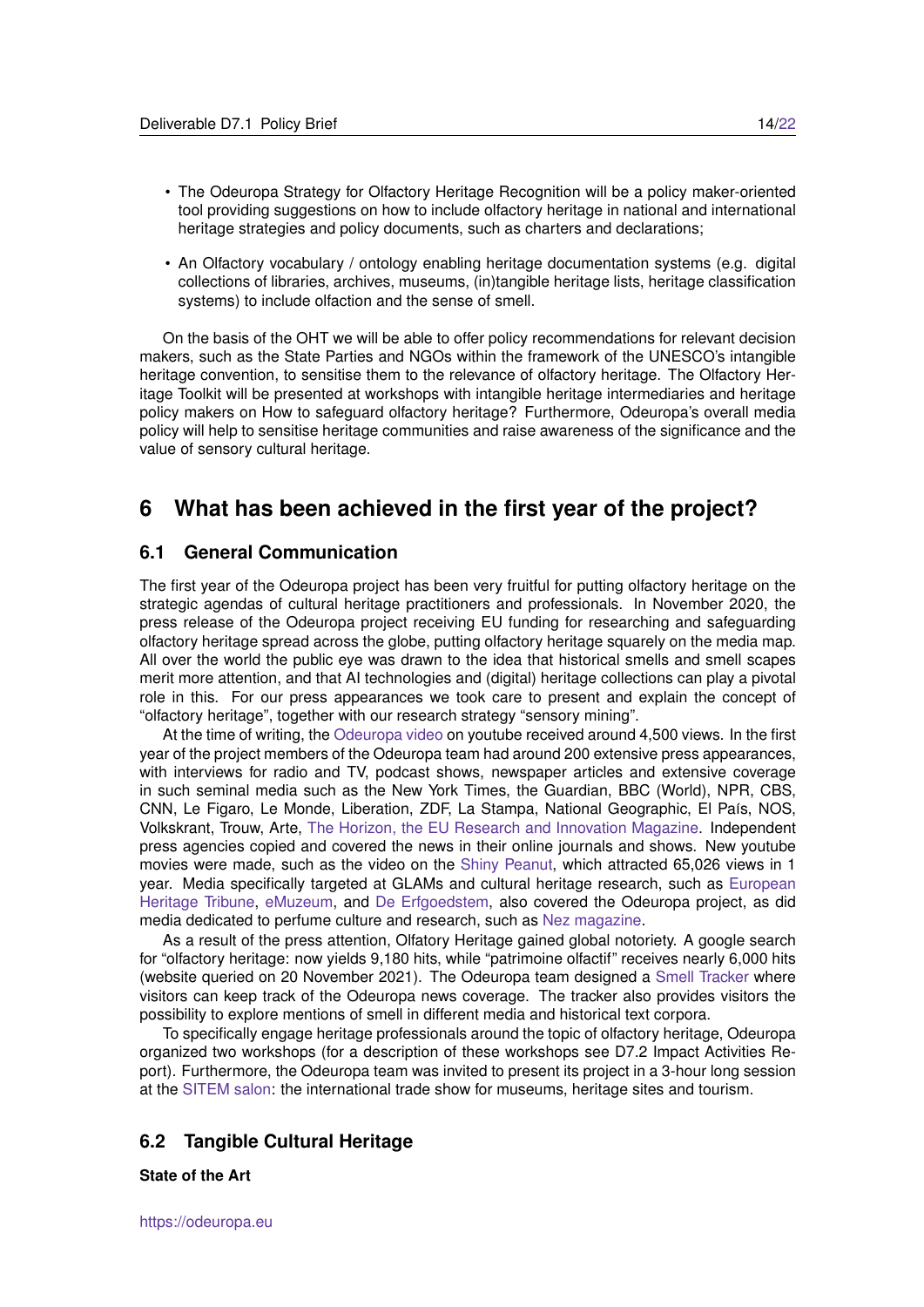

<span id="page-14-0"></span>Figure 3: May 14 2021, the UK National Archives posted a perfume of the archive on Twitter: "For those that can't live without that archive smell".

Smells in heritage guidelines are recognised as a valuable attribute of material heritage, for example the 1999 Burra Charter states that the scents of a place are part of its aesthetic value: "aesthetic value includes aspects of sensory perception for which criteria can and should be stated. Such criteria may include consideration of the form, scale, colour, texture and material of the fabric; the smells and sounds associated with the place and its use" [\[BurraCharter,](#page-20-11) [2000\]](#page-20-11). Similarly, heritage organization Historic England recognised that sensory qualities should be taken into account during the stage of assessing the significance of a heritage asset, listing smell among a check-list of potential attributes of a setting that may help to elucidate its contribution to significance [\[England, 2015\]](#page-20-14). Recently, studies have started to document the contribution of the environmental smells to the identity of heritage buildings. For instance, visitors to the historic library at St Paul's cathedral in London compared experiencing the aroma of the library to 'inhaling the knowledge' [Bembibre and Strlič, 2017]. On the basis of this research, Bembibre and Strlic have developed a framework to preserve culturally significant scents, including:

- an assessment of significance aligned with heritage values;
- a characterisation step with chemical and sensory analysis, and;
- a documentation stage, where the data is merged into accessible visualisations such as olfactory heritage odour wheels.

Odeuropa will validate the proposed framework within the scope of the project, by integrating the knowledge developed by computer linguists and computer vision and semantic web experts to develop and adapt historically-relevant taxonomies that can serve as metadata for heritage smell archives.

Further to the mentioned study on value and smell in the library [Bembibre and Strlič, 2021]. there is similar evidence for the olfactory qualities and valuation of historic artefacts: in a 2013 study, archive users value the smell, texture and sound of historic manuscripts, qualities that are not accessible via digital archives yet can act as valuable sources of information [\[Beentjes et al.,](#page-20-16) [2013\]](#page-20-16). Archives, libraries and commercial companies recognize the cultural fascination for the "smell of history", old books, and reading rooms, advertising for instance, as the UK National Archive did, a perfume of the archive (Figure [3\)](#page-14-0).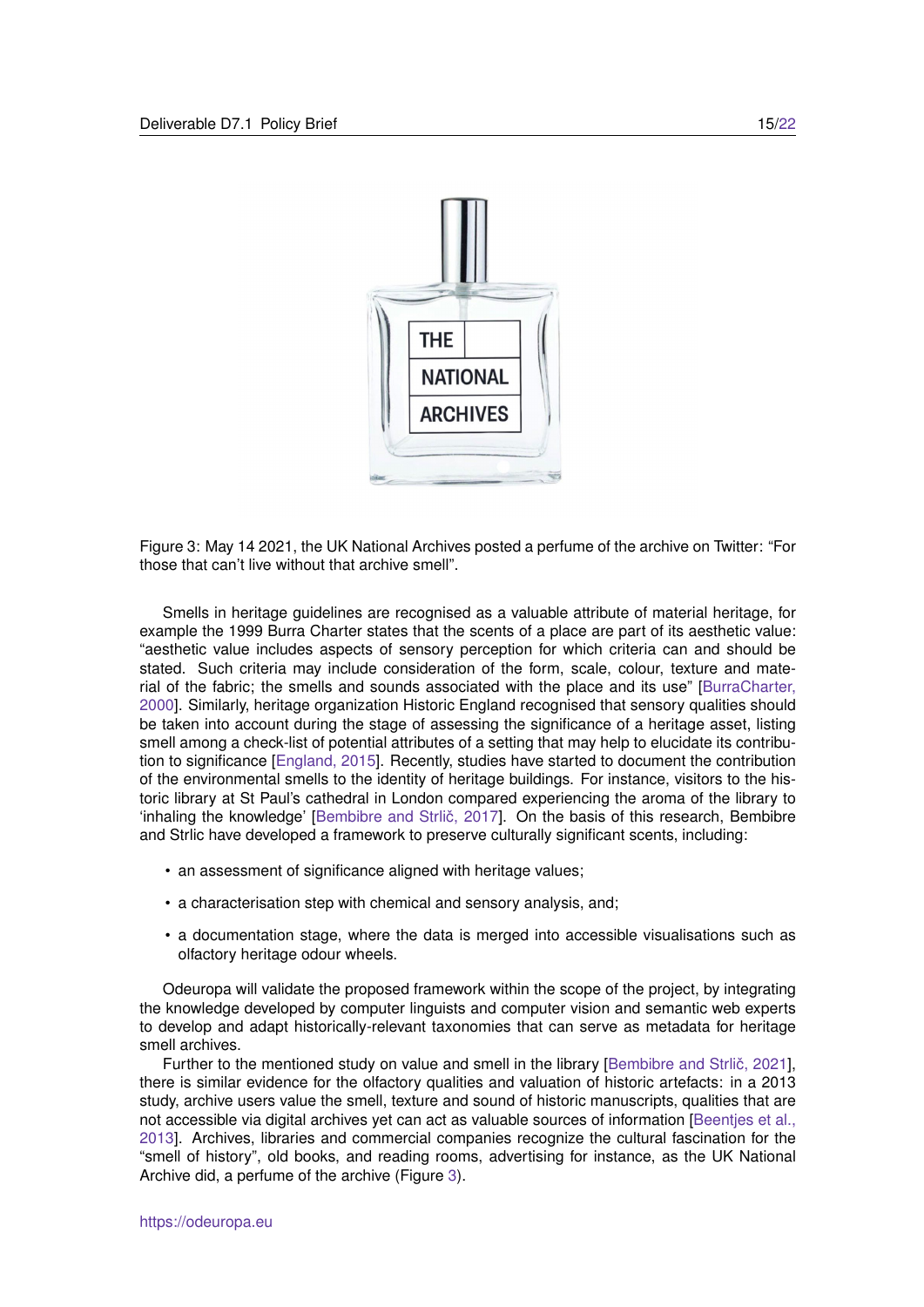In addition to considering the role of existing smells in the assessment of significance of heritage places and collections, many new smells are introduced in heritage spaces for the purposes of education, as artwork or with the aim to engage the public. The impact of smells in museums, historic buildings and archaeological sites is not widely understood, nor the interpretation strategies for communicating with smell are integrated with current training. For this reason -lack of awareness or knowledge, concerns about risks to health or collections, many heritage professionals are reluctant to work with scents (cf. Deliverable D6.1 "Biases and concerns of olfactory experiences in GLAMs").

A study conducted in the context of Odeuropa WP6 research tasks evidenced that over half heritage professionals reported concerns around the potential VOC impact on buildings and museums (D6.1). Of those professionals, conservators in particular are focused on the care and protection of buildings and collections. Conservation guidelines, as cited above, provide safe concentration limits for pollutants in museums. In the case of VOCs, responsible for most smells, evidence shows most of the compounds do not represent a risk in low concentrations while they can still be perceived by the human nose. Further research is, however, needed, to develop methodologies to test the impact of olfactory exhibitions. As of 2021, Odeuropa is, in collaboration with GLAMs, making progress in this field, with best practices supporting a preventive conservation assessment. [Bembibre and Strlič, 2021]

Finally, although there is a tradition of exploring sensory heritage in several countries, not all work can be found in a common language, presenting barriers for collaborative developments and international perspectives.

#### **Steps Needed**

The state-of-the-art review reveals that smells are considered during the significance assessment process, and that odours can play a meaningful role for people experiencing places and collections (D6.1). To develop a policy strategy for the protection of scents connected with material heritage, these are some areas for consideration:

- Communicating and involving professionals working with cultural properties (and their representing bodies such as ICCROM, UNESCO, ICOMOS) as stakeholders in the development of a strategy for heritage smell protection;
- A thorough study understanding the barriers and concerns preventing galleries, libraries, archives and museums from working with scent;
- The validation of a preservation framework, in order to systematise the documentation of valuable smells and their connection with expressions of material heritage;
- Developing training materials to raise awareness and educate heritage professionals about olfactory heritage.

#### **Actions Undertaken**

Odeuropa's policy work on material heritage plans to build on existing guidelines highlighting the role scent can play in the experience of 'sense of place' when visitors experience historic places, implying there is a relationship between people and the space, with the potential to create a long-lasting and meaningful connection. 'A sense of place is one of the fundamental 'felt' senses a person develops along with the sense of self and sense of community'[\[CityofPerth, 2021\]](#page-20-17). With regards to the steps identified above, in the first year of the project we developed new channels to communicate with heritage professionals by:

• inviting them to participate in two workshops highlighting the relevance of working with scent and providing practical approaches to doing so. These workshops were conducted by the team in Odeuropa's WP7 in May and December 2021, engaging over 100 heritage professionals (cf. D7.2 Inger Leemans & Sofia Ehrich, Odeuropa Y1 Impact Activities Report);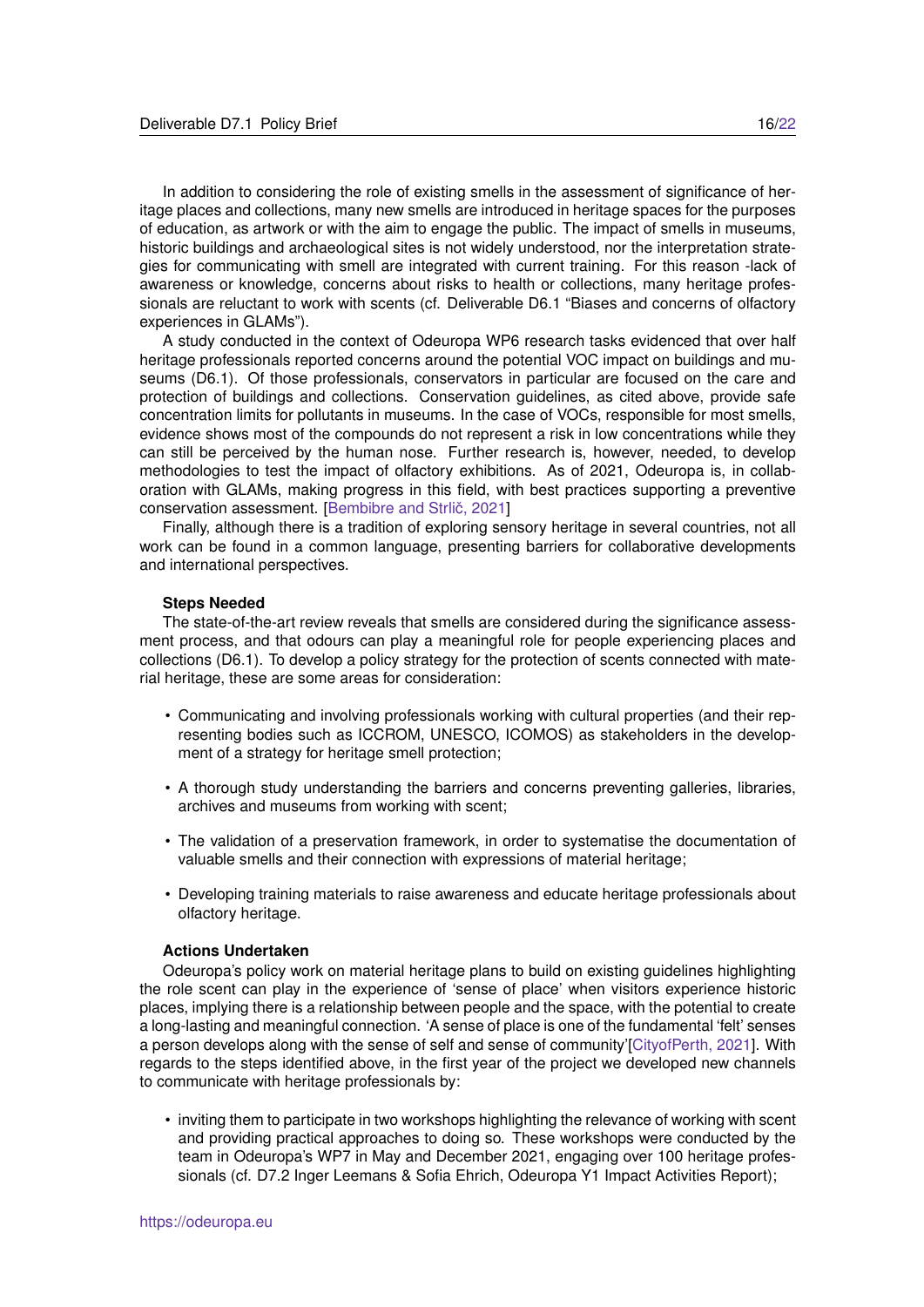- conducting a qualitative study to identify barriers and concerns related to working with scent in GLAMs and developing best practices and accessible resources for doing so (cf. D6.1 Guidelines on the use of smells in GLAMs);
- We are in discussions with the Osmothèque Perfume and Historic Perfume Materials Archive, a perfume conservatory with a collection of over 4000 historic scents and 30 years of experience in smell-based training and public engagement regarding the development of training materials on olfactory heritage aimed at heritage professionals. Conversations are ongoing, with a recent meeting taking place in October 2021 at the Osmotheque's premises in ` Versailles. Here, we also collaborate with our sister project Odotheka [\[Odotheka, 2021\]](#page-21-13)
- We have drafted a state of the art in smell research (D5.1 Odeuropa PastScent Bibliography), and collected information about how visitors perceive the smells of museums and heritage sites [\[Michel, 2021\]](#page-21-14);
- To bridge the gap between scholars working around olfactory heritage and translation, we have started an international interest group on olfactory heritage to exchange knowledge and explore collaborative research. In this group, Odeuropa is currently represented by Victoria-Anne Michel (WP5) and Cecilia Bembibre (WP6). The last meeting took place in Paris in September 2021;
- The framework validation is scheduled as WP6's work, scheduled to commence in M18. The Odeuropa Deliverable D6.1 Guidelines on the use of smells in GLAMs, submitted to the EU for approval in 2021, will be developed into technical notes aimed at communicating and engaging with the heritage conservation community. This, as well as the methodology for impact assessment and resulting findings, will serve as the basis for future policy and communication strategies with this group of stakeholders.

### <span id="page-16-0"></span>**6.3 Intangible Cultural Heritage**

#### **State of the Art**

Intangible heritage is always multi-sensual. Or, as ICH policy expert Hanna Schreiber puts it: "[It] cannot exist without sensuality, without experience, because it engages the carnality, engages humans. The sensuality of experiencing the intangible heritage is something inseparably connected with it. It is simply its essence" (Interview Odeuropa with Hanna Schreiber, 10-05- 2021, [\[Duijvenvoorde, 2021\]](#page-20-9)). It is therefore surprising that the senses seem to be excluded in the 2003 UNESCO Convention for the Safeguarding of the Intangible Cultural Heritage and its Operational Directives. In 2021, Odeuropa conducted a research pilot in which we looked at nomination files for the international intangible cultural heritage lists of UNESCO. We hardly found any direct descriptions of sensory experiences (some exceptions being the above mentioned perfume making in Grasse, French gastronomy and incense burning in holy week processions), while the accompanying UNESCO films did suggest this. Considering the extent to which our sense of smell is intertwined with emotion and memory ([\[Willander and Larsson, 2006\]](#page-21-15), and assuming that it consequently plays a significant role in cultural heritage practices, we argue that olfactory aspects should be (better) identified, consolidated and promoted in the realm of ICH.

#### **Steps needed**

First, we need a more thorough investigation on which role smell actually plays in the practice and experience of ICH. We therefore conduct a literature study, and ethnographic fieldwork, and send out surveys among ICH practitioners. Second, we ask how policy recommendations can be best developed and put into operation in the ICH policy field, taking into account that ICH paradigm calls for participatory bottom-up methods.

#### **Actions undertaken**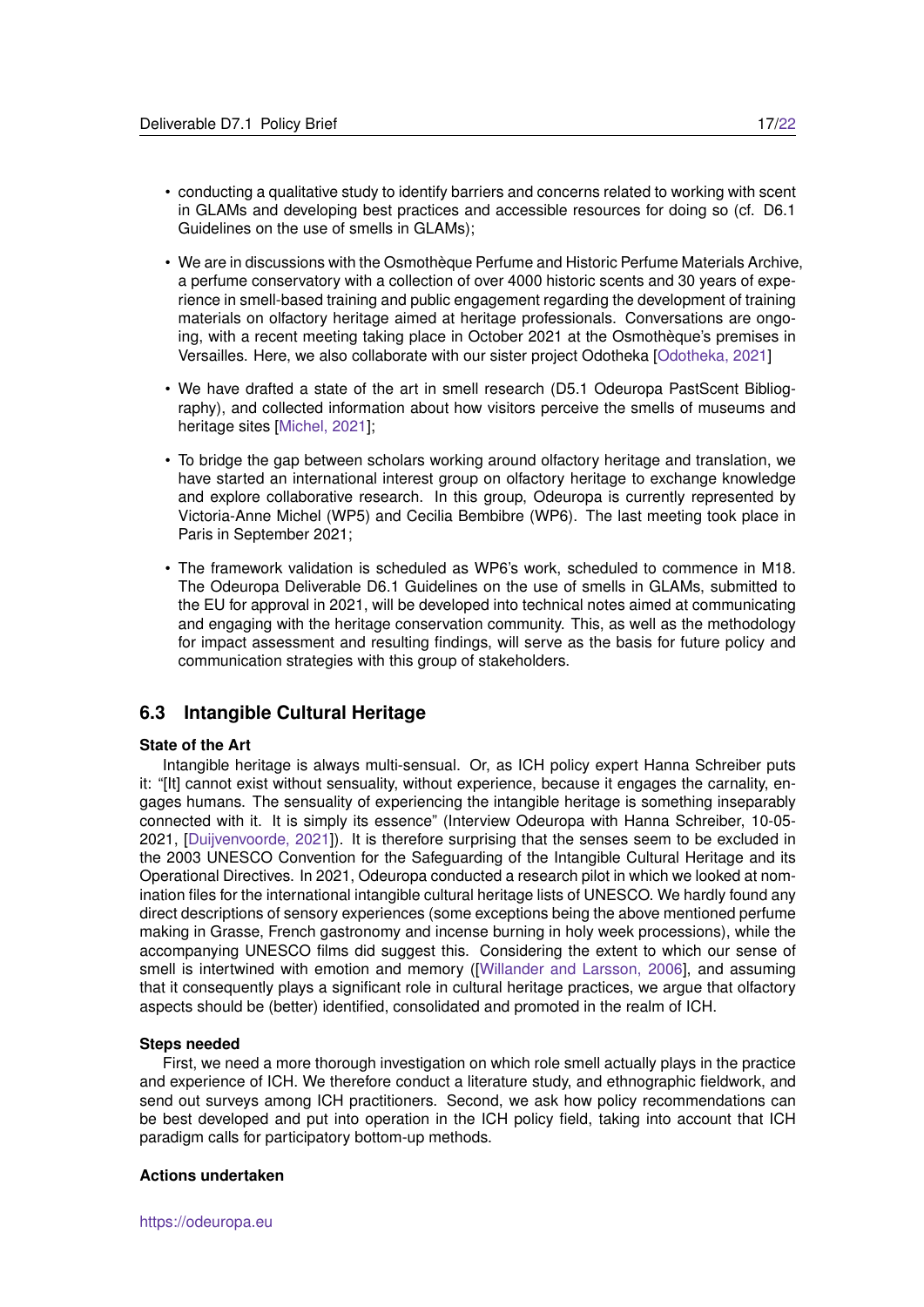In the first year of the Odeuropa project, we conducted two pilot studies into intangible heritage practices [\[Duijvenvoorde, 2021,](#page-20-9) [CityofPerth, 2021\]](#page-20-17). The studies were conducted by two interns (MA student and graduated MA), supervised by KNAW, and resulted in two research reports. The pilots focused on two main case studies:

- A study into the 2021 French law on the protection of rural sensory heritage was conducted, in order to get more insights in policies of smell protection. The report Integrating small in heritage policy: the case of France's law on the protection of rural sensory heritage", provides a methodology for researching smell in ICH policy making. It provides an analysis of the text and framework of the French law, qualitative interviews with diverse central stakeholders in the development of the law and its implementation, and a thorough discourse analysis of newspaper articles. The results show that the French law concerns one of the first governmental initiatives worldwide that label (everyday) smell as heritage. Smells can have three different roles in the case concerned: smell as a connecting and distinguishing factor between (groups of) people; smell as a source of knowledge in heritage practices; and smell as a tool that informs about the (identity of the) place [\[Duijvenvoorde,](#page-20-9) [2021,](#page-20-9) Prévost et al., 2014].
- Seeking to analyse and emphasise the (conscious and unconscious) role of smell in the practice, safeguarding, and transmission of intangible cultural heritage, we analysed the practices and experiences surrounding milling in Poland. The report The role of smell in intangible cultural heritage: the case of milling in Poland sketches a methodology for researching olfaction in ICH contect, it provides qualitative interviews with millers, and (as far as the pandemic allowed) participating observations. The results show that smell plays a central role in three areas of the milling craft in Poland: the production of flour, the space of the mill, and the consumption of flour, and that smell has a multidimensional significance [\[Miłkowska, 2021\]](#page-21-17).

The research questions of the two studies and the first results were published in the Dutch-Flemish ethnological journal Volkskunde [\[Elpers et al., 2022\]](#page-20-8). In a second academic publication, on the concept of olfactory heritage, we aim to furthermore present the results of these pilot studies for an international audience.

After two case studies on French sensory heritage regulation and the role of olfaction in Polish intangible heritage practices, in 2022, in collaboration with the Dutch Centre for Intangible Cultural Heritage (DICH), we will investigate Dutch/Flemish heritage practices. In December 2021, to capture more intangible heritage practices around smell, Odeuropa and Meertens Institute crafted [a questionnaire on scent language and olfactory practices for Dutch language commu](https://geurtaal.survey.clariah.nl/index.php/825654)[nities](https://geurtaal.survey.clariah.nl/index.php/825654) (Odeuropa, Meertens Institute and NeusWijzer, 2021). The questionnaire is connected to the ['NeusWijzer'](https://odeuropa.eu/neuswijzer-de-allereerste-nederlandse-geurwoordengids/) (Nose Wiser) project, a sister project of Odeuropa, which is intended to publish a guide for Dutch smell language and culture. The questionnaire is targeted to the general audience, specifically for diverse communities, such as regional, or immigrant communities, and communities with different religious and social backgrounds. To help distribute the questionnaire we conduct a series of three workshops in diverse regions, and we are preparing a communication strategy. The press release of the questionnaire is targeted for January 2022. Furthermore, Odeuropa and DICH have prepared a survey which, in the beginning of 2022, will - be sent out to the 188 ICH communities (practitioners) inscribed in the inventory of ICH in the Netherlands (Inventaris [\(immaterieelerfgoed.nl\)](immaterieelerfgoed.nl). In the survey we ask the communities which role smell plays in the practice and experience of their intangible cultural heritage. The quantitative results of these surveys will be complemented by (further) qualitative interviews with some specific communities (e.g. millers in NL, practitioners of religious ICH, et cetera). The results will be compiled and analyzed in a report at the end of 2022.

On the basis of the three reports and with the help of ICH policy experts we will develop policy recommendations for the inclusion of olfaction in ICH policies.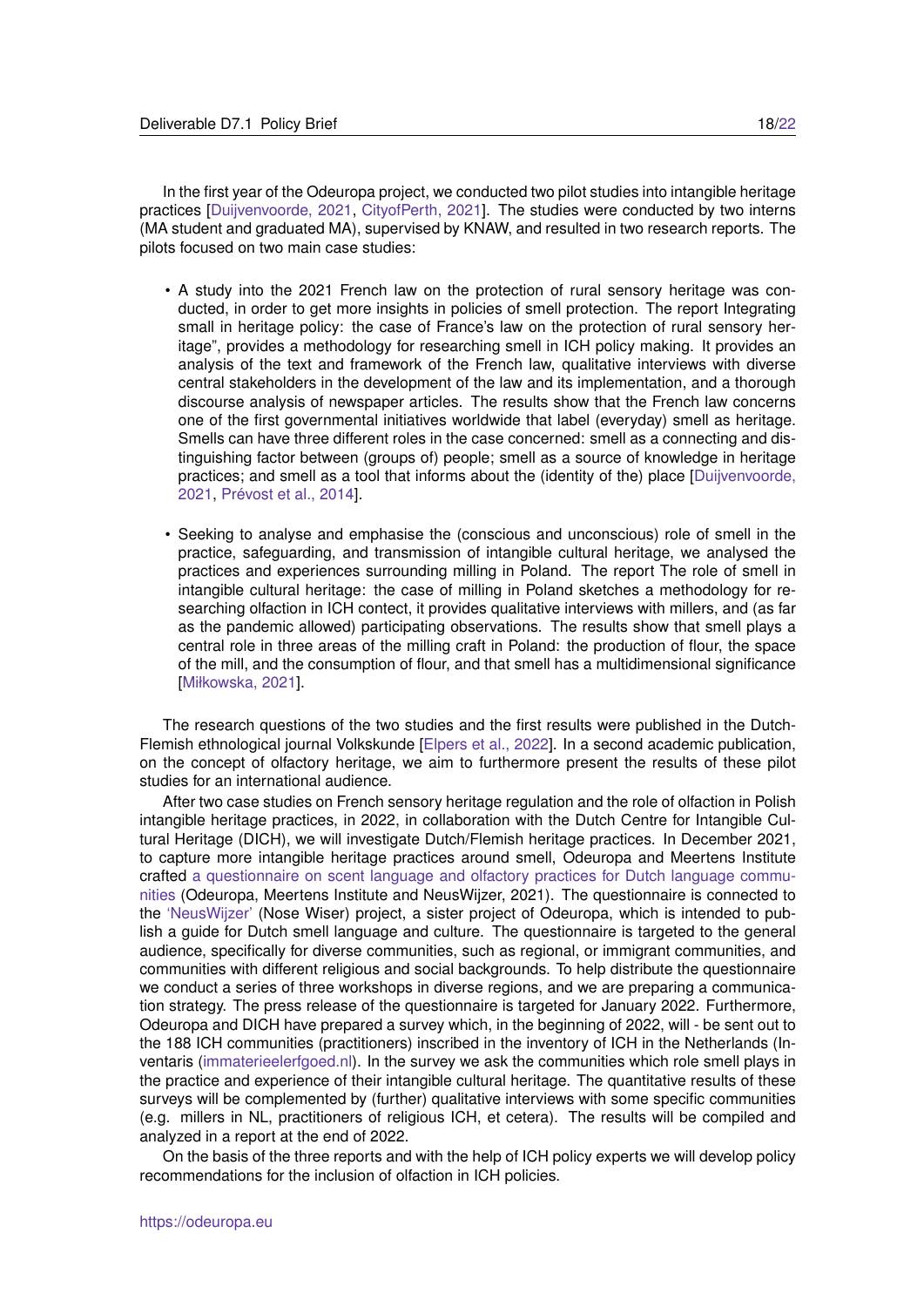

Figure 4: Poster and wordcloud for the 'NeusWijzer' (Nose Wiser) project, a sister project of Odeuropa, which aims to capture 'living' Dutch smell language and culture, to be published in a the NeusWijzer Guide in 2023.

### <span id="page-18-0"></span>**6.4 Digital Cultural Heritage**

Article 1 of the Charter on the Preservation of Digital Heritage of UNESCO defines digital heritage as follows: "digital heritage consists of unique resources of human knowledge and expression. It embraces cultural, educational, scientific and administrative resources, as well as technical, legal, medical and other kinds of information created digitally, or converted into digital form from existing analogue resources." [1](#page-18-1) European digital heritage collections guard a wealth of information on cultural practices and values, amongst which rich knowledge on sensory heritage. To identify and safeguard olfactory heritage, and provide access to it for a variety of audiences, we need to tap into a wide array of digital text and image resources.

To make the olfactory related information that is present in digital materials more visible and accessible, the Odeuropa project will develop an olfactory ontology, diverse digital methods and services for semantic annotation, and analysis of historic texts and images that can be potentially useful for digital collections. Our objective is to show that digital heritage collections, by providing access to the sensory storylines of the past, can become more tangible and reach a higher impact.

The Odeuropa project recognizes librarians as important stakeholders of digital text collections, and plans to reach out to them through specialized public events. To this end we have established a collaboration with three seminal partners in (digital) heritage. The Slovenian National and University Library (NUK) has agreed to incorporate some of the project results in their digital library, and to host a hackathon to attract the public to the collections around the topic of olfactory language and practices. A workshop on How to safeguard olfactory heritage will be organised together with the International Centre for the Preservation and Restoration of Cultural Property (ICCROM), and the UNESCO International Research Centre on Artificial Intelligence (IRCAI), which aims to provide a coordination point and exploitation accelerator for approaches

<span id="page-18-1"></span><sup>1</sup>Charter on the Preservation of Digital Heritage. UNESCO. October 15, 2003. [http://portal.unesco.org/en/ev.php-URL](http://portal.unesco.org/en/ev.php-URL_ID=17721andURL_DO=DO_TOPICandURL_SECTION=201.html) ID=17721andURL DO=DO TOPICandURL [SECTION=201.html](http://portal.unesco.org/en/ev.php-URL_ID=17721andURL_DO=DO_TOPICandURL_SECTION=201.html) Accessed 20 December 2021.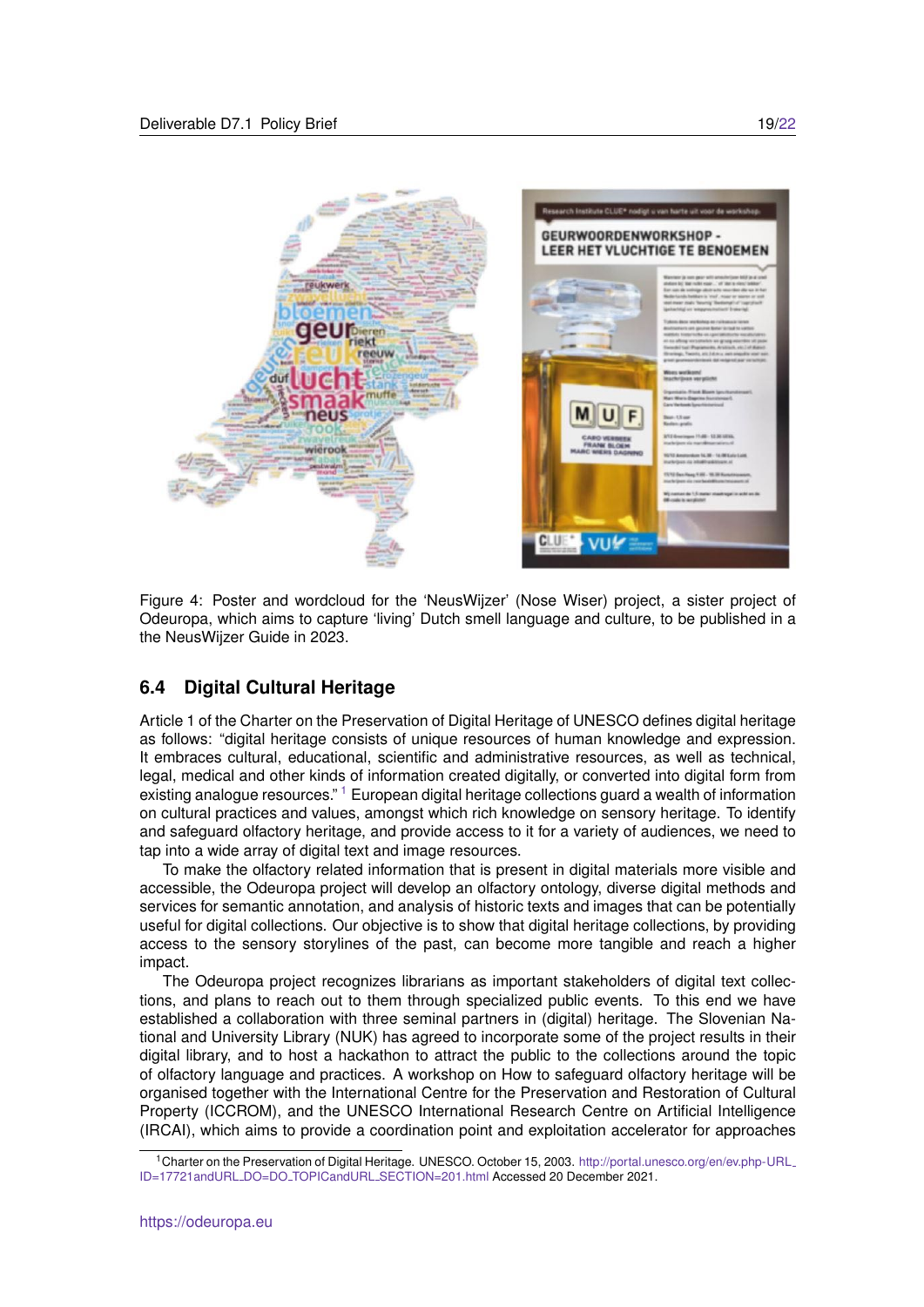to the United Nations Sustainable Development Goals (SDGs) that make use of Artificial Intelligence (AI). In this first year, we have started discussions with our collaborative partners on how to present and validate the project's results, to promote olfactory heritage in Slovenia and internationally.

# <span id="page-19-0"></span>**7 Conclusion**

In this report, we have outlined our first indication of the concept of olfactory heritage, and our framework for policy making on this topic. We have started a first line of investigations to get an overview of the state of the art and of the issues in this field. We have drafted a list of designated stakeholders and tasks, and have started to approach these stakeholders for future dissemination of our intended assets. Furthermore, the Odeuropa workshops, presentations, and publications, as well as the overall press interest for the project, have already been very fruitful in putting olfactory heritage on the map of a wide, international group of possible stakeholders, both heritage / perfume professionals and the general public with an interest in 'patrimoine sensoriel'. For the next phase of the project, we are looking forward to further consolidating our investigation and description of the strategic concepts of olfactory / sensory heritage, and to embed them in a sustainable way in local and international heritage policies.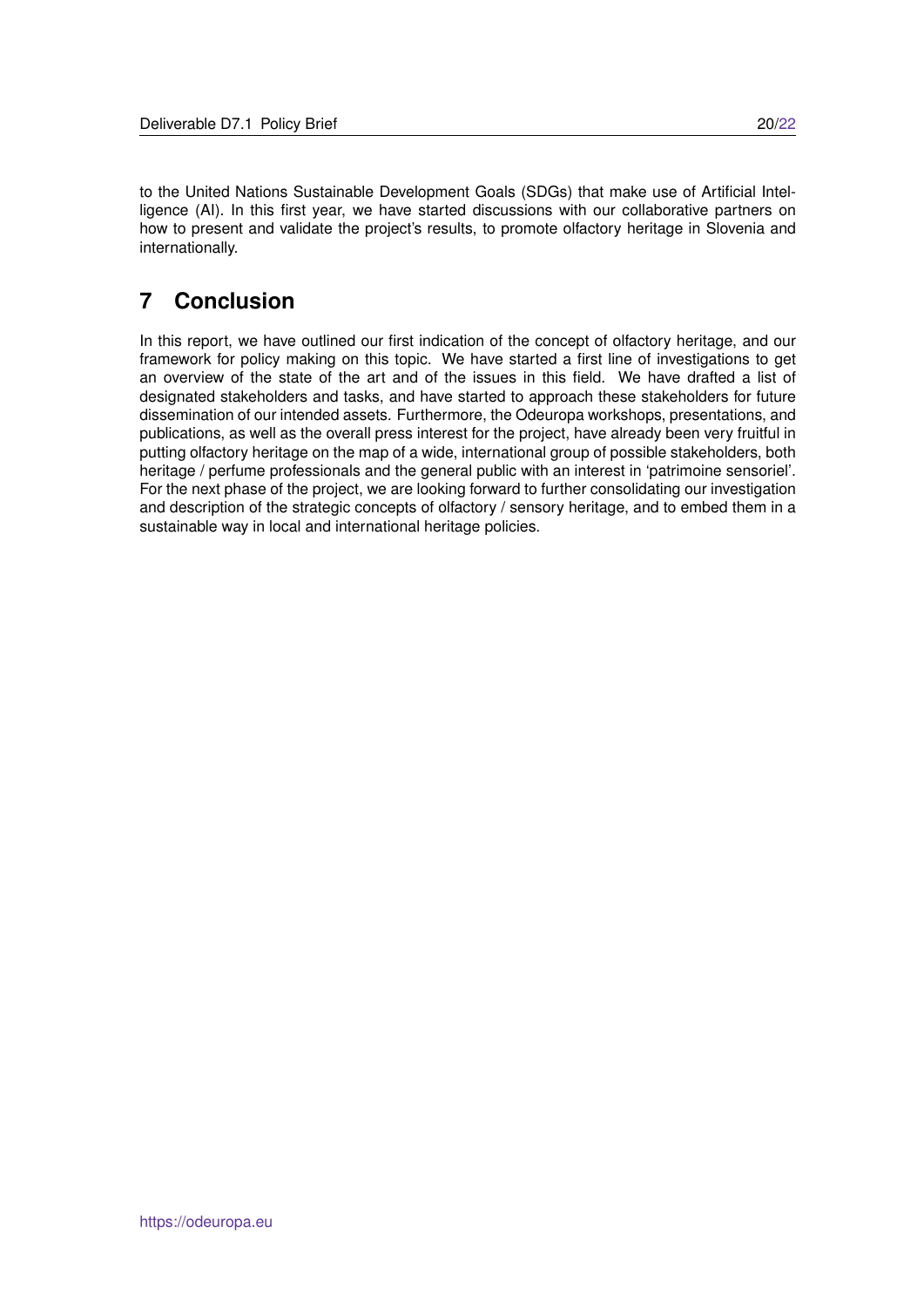### **References**

- <span id="page-20-16"></span>[Beentjes et al., 2013] Beentjes, G., Strlic, M., and Curran, K. (2013). *Digitizing Archives: Does the User Get the Picture?* UCL.
- <span id="page-20-0"></span>[Bembibre and Strlič, 2017] Bembibre, C. and Strlič, M. (2017). Smell of heritage: a framework for the identification, analysis and archival of historic odours. *Heritage Science*, 5(1):1–11.
- <span id="page-20-15"></span>[Bembibre and Strlič, 2021] Bembibre, C. and Strlič, M. (2021).
- <span id="page-20-1"></span>[Boswell, 2008] Boswell, R. (2008). Scents of identity: Fragrance as heritage in Zanzibar. *Journal of Contemporary African Studies*, 26(3):295–311.
- <span id="page-20-11"></span>[BurraCharter, 2000] BurraCharter (2000). The burra charter ( the australia icomos charter for places of cultural significance ).
- <span id="page-20-3"></span>[Candau, 2016a] Candau, J. (2016a). L'anthropologie des odeurs : un etat des lieux. ´ *Bulletin d'Etudes orientales ´* , (LXIV):43–61. ISBN: 9782351598009 Number: 64 Publisher: Institut français du Proche-Orient.
- <span id="page-20-12"></span>[Candau, 2016b] Candau, J. (2016b). L'anthropologie des odeurs: un etat des lieux. ´ *Bulletin d'etudes orientales ´* , (LXIV):43–61.

<span id="page-20-17"></span>[CityofPerth, 2021] CityofPerth (2021). A sense of place. Last accessed 10 November 2001.

- <span id="page-20-6"></span>[Classen, 2017] Classen, C. (2017). *The museum of the senses: Experiencing art and collections*. Bloomsbury Publishing.
- <span id="page-20-5"></span>[Classen et al., 2002] Classen, C., Howes, D., and Synnott, A. (2002). *Aroma: The cultural history of smell*. Routledge.
- <span id="page-20-2"></span>[Davis and Thys-Şenocak, 2017] Davis, L. and Thys-Şenocak, L. (2017). Heritage and scent: research and exhibition of Istanbul's changing smellscapes. *International Journal of Heritage Studies*, 23(8):723–741.
- <span id="page-20-7"></span>[Drobnick, 2014] Drobnick, J. (2014). The museum as smellscape. *The Multisensory Museum: Cross-Disciplinary Perspectives on Touch, Sound, Smell, Memory and Space. Lanham: Rowman & Littlefield*, pages 177–196.
- <span id="page-20-9"></span>[Duijvenvoorde, 2021] Duijvenvoorde, J. v. (2021). Integrating smell in heritage policy: The case of france's law on the protection of rural sensory heritage. Technical report, Research Report NL-Lab/Meertens Instituut, Amsterdam.
- <span id="page-20-8"></span>[Elpers et al., 2022] Elpers, S., van Duijvenvoorde, J., Jaffe-Schagen, J., Leemans, I., and Miłkowska, K. (2022). Geur in immaterieel erfgoed. een deelonderzoek van odeuropa. *Volkskunde*, 122(3).
- <span id="page-20-14"></span>[England, 2015] England, H. (2015). The setting of heritage assets. *Historic Environment Good Practice Advice in Planning*, 3.
- <span id="page-20-4"></span>[Fraigneau, 2020] Fraigneau, V. (2020). Towards a Sensory Patrimoine? Atmospheric, Psychological and Ecopolitical Issues on Smell and Sound Identity. *Proceedings of the 4th International Congress on Ambiances, Alloaesthesia: Senses, Inventions, Worlds,*, page 6 pages. Artwork Size: 6 pages Medium: application/pdf Publisher: Reseau International Ambiances.
- <span id="page-20-10"></span>[Gélard, 2016] Gélard, M.-L. (2016). L'anthropologie sensorielle en france. un champ en devenir? L'Homme. Revue française d'anthropologie, (217):91-107.
- <span id="page-20-13"></span>[Grzywacz, 2006] Grzywacz, C. M. (2006). *Monitoring for gaseous pollutants in museum environments*. Getty Publications.